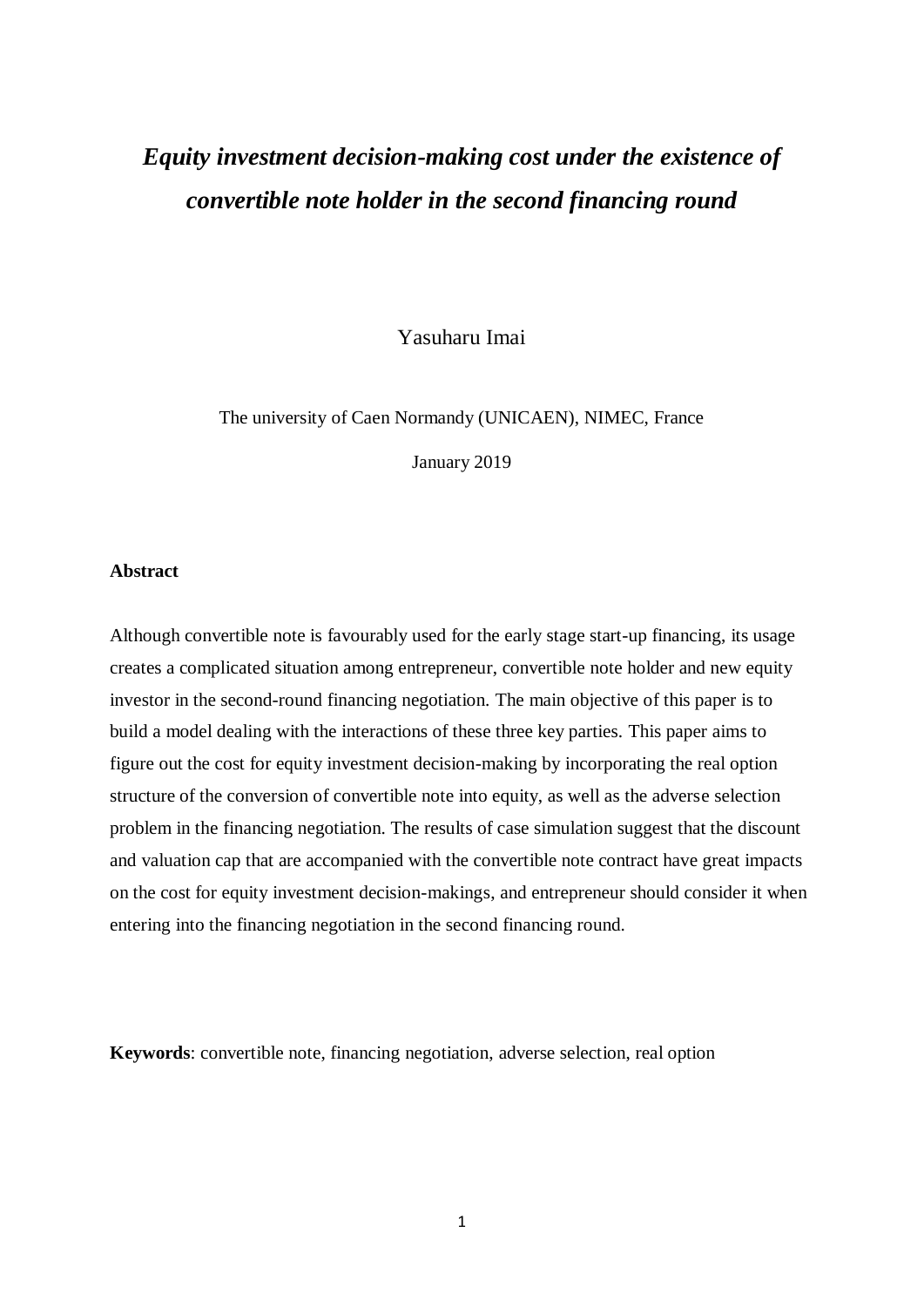### *1. Introduction*

For the early stage start-up financing, convertible note is favourably used. According to the survey by Marianne Hudson who is the ACA (Angel Capital Association) Executive Director in 2015, 78% of ACA members had used at least one convertible note in the recent 18 months until that year. Because of the high demand of the usage of convertible note, it is not difficult to find the websites or books for entrepreneurs, which clearly explain the details of how to use convertible note as a financing method and how to calculate the share after it converted into equity. This paper is also using the practical oriented books as a reference of the basic scheme of convertible note, such as the one by Feld and Mendeslon (2016) and by Poland (2017).

Although convertible note is a common financing method for start-ups and venture businesses, it is not easy to handle with. Convertible note is classified as 'mezzanine financing' which has both characteristics of debt and equity (e.g., Nijs (2014)). Convertible note has the feature of option, in other words, the debt holder has a right to convert it to equity if the situation becomes favourable to do so. Thus, the existence of convertible note holder could create a bit complicated situation, especially in the second financing round, if entrepreneur wants to raise funds as equity. The interests of these three parties are not always aligned. For new equity investor, as well as entrepreneur, whether convertible note holder exercises the conversion option or not is a grave concern because the equity share could be diluted after investment, at the expense of the increase of the share of convertible note holder. Therefore, considering these parties interactions is essential in the financing negotiation. However, so far, there are few academic researches and practical oriented guides that are dealing with this complicated relationship as the main topic.

In addition to the inherent complex feature by the usage of convertible note, the investment and financing activities by nature often bring about the information asymmetric problems. In the negotiation of investment and financing, the parties would normally be reluctant to reveal all the information they have in order to seal the deal as favourable for themselves as possible. Thus, the informational asymmetric situation is created because the parties are divided into the one who is informed and the one who is uninformed. Many academic researchers have addressed this issue related to the usage of convertible note. For example, Stein (1992) insists

2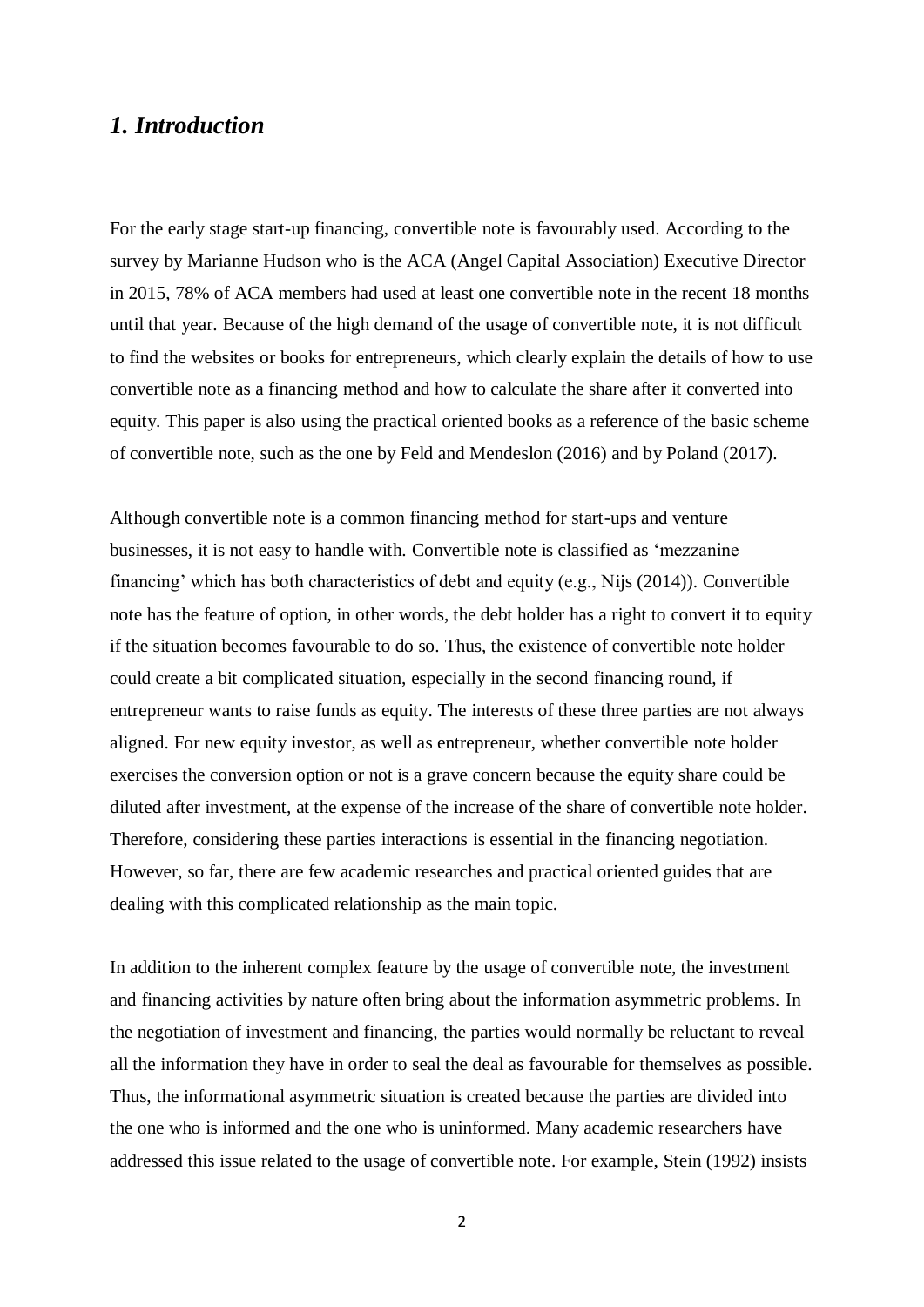that corporations may use convertible bonds when adverse selection problems make a conventional stock issue unattractive. Lewis (1998) suggests that some issuers design convertible debt to mitigate asset substitution problems, while others design it to reduce adverse selection problems. Related to it, Bascha (2001) argues that the ex-ante agreed optimal exit policy can be implemented with convertible securities. Krishnaswami and Yaman (2008) argue that moral hazard and adverse selection are important determinants of the likelihood of issuing convertible bonds over straight bonds. Wang et al. (2009) explain the reason why convertible notes would be chosen by introducing two academic approaches of 'asymmetric information approach' which focuses on its mitigation effect of convertible note and 'incomplete contract approach' which focuses on the renegotiation possibilities after investment.

As can be seen by the discussions above, it is obvious that the asymmetric information problem is critical for the financing negotiation especially when using convertible note. As will be explained, adverse selection is the one in this case. Nevertheless, those academic discussions are focusing only on the interactions between convertible note and entrepreneur in the early stage. These are not dealing with the relationship into which new equity investor enter in the second financing round, so-called the Series A round, for example. Therefore, one of the objectives of this paper is to build a model that is dealing with the interactions among these three key parties in the financing negotiation.

Furthermore, it can be logically predicted that new equity investor must bear a kind of additional cost under the existence of convertible note holder when entering the financing negotiation. In academic, in effect, the cost related to the investment and financing has been discussed. This topic seems traditionally to be recognised as post-investment monitoring cost. For example, Gompers (1995) examines the structure of staged venture capital investments when agency and monitoring costs exist. Neher (1999) explains that the venture capitalists cannot observe whether the project has become a failure without bearing a monitoring cost. Pagano and Röell (1998) insist that the optimal ownership structure generally involves some measure of dispersion, to avoid excessive monitoring by other shareholders.

Considering both post investment monitoring cost and procurement cost is critical. Lewis et al. (2003) point out in their empirical study that convertible debt can be designed to mitigate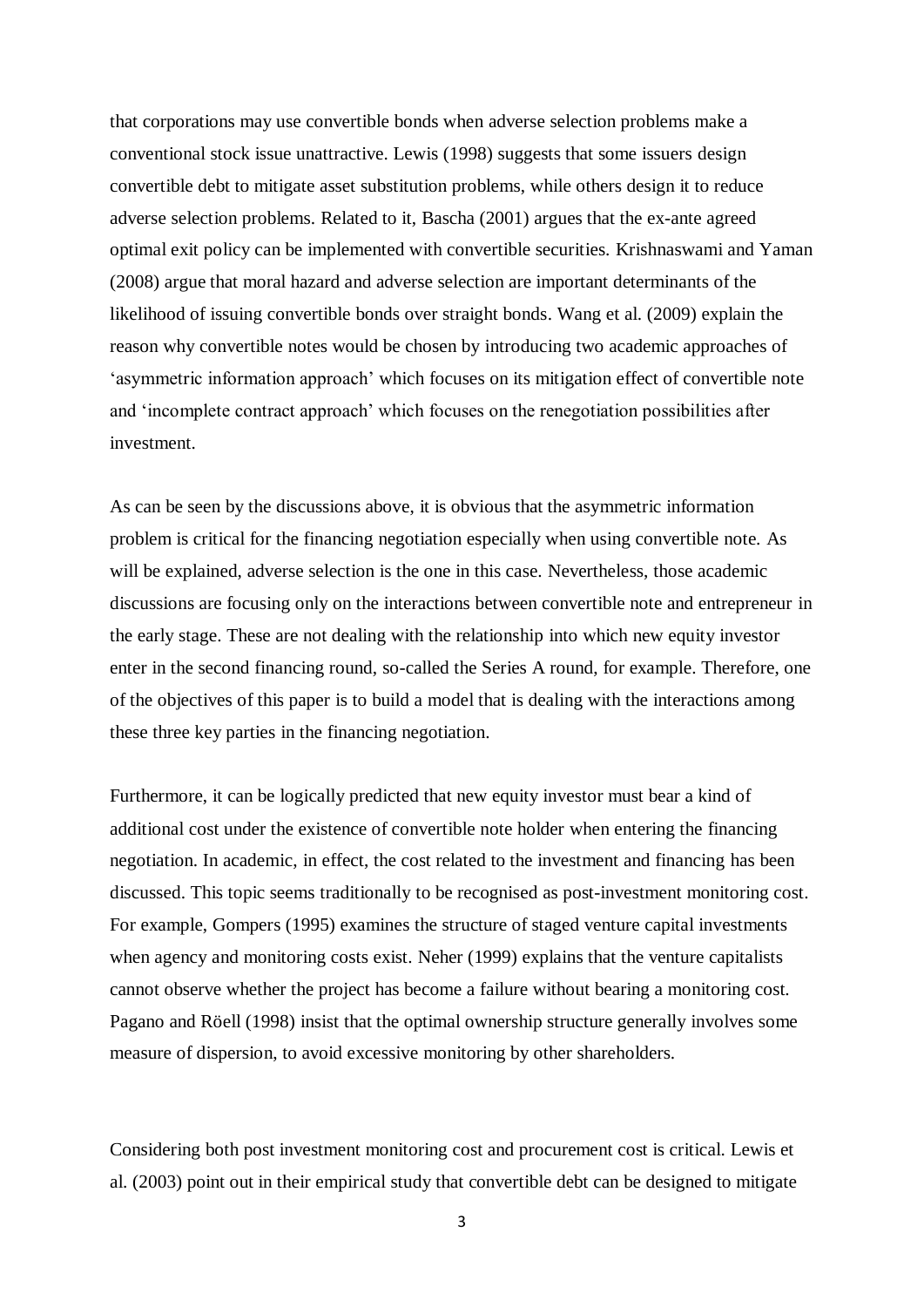different combinations of debt- and equity-related costs of external finance. However, it is not these kinds of costs but rather the cost for 'investment decision-making' that should be focused especially in the second-round financing negotiation. The main objective of this paper is to figure out this type of cost. In other words, this paper is trying to reveal the mathematical form of cost for equity investment decision-making. In particular, the unique feature of the model is trying to incorporate the real option structure, as well as the adverse selection problem. In addition, for better understanding the cost, the case simulation is also implemented on the basis of the effect of discount rate and valuation cap that are accompanied with the convertible note contract (these are also explained in the later section).

The structure of this paper is as follows. In section 2, the usage of convertible note as a financing method is explained, along the line of basic financing scheme. In section 3, the model of cost for equity investment decision making is developed. In section 4, the case simulation by using an actual start-up's data is conducted. In the section 5, conclusion is remarked.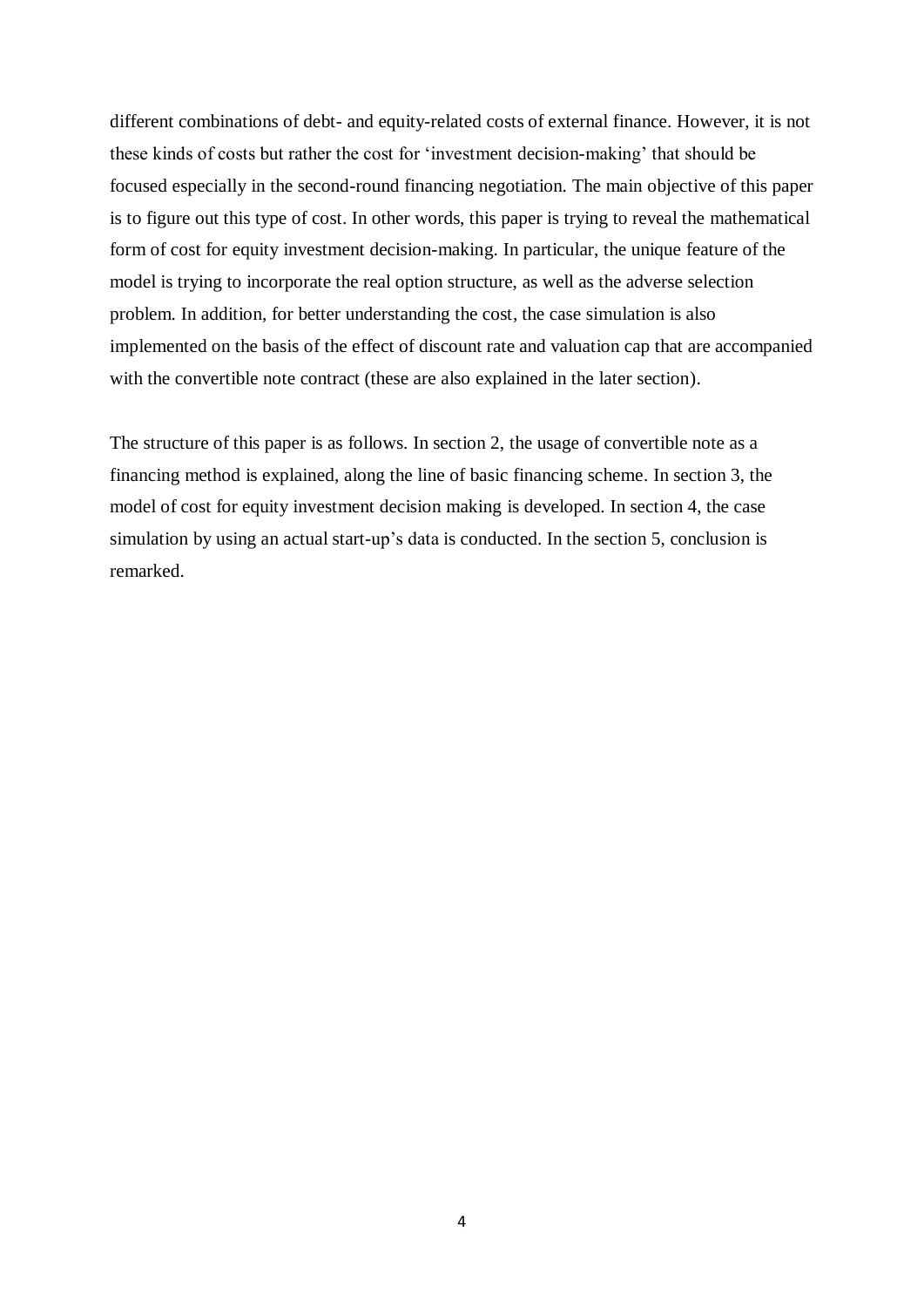## *2. Usage of convertible note as a financing method*

#### *2.1. What is convertible note?*

The convertible note is classified as one of mezzanine financing methods. As its name suggests, mezzanine financing is classified as a financing method with an intermediate characteristic between debt and equity. In the perspective of investor, the main feature of debt is financial obligation and contractual claim on the firms' assets, while the one of equity is the residual claim. Several famous mezzanine financing methods are known, such as convertible note, preferred share, option-linked bonds, step-up rate loans, second lien debt, PIK (Paid-inkind) note, profit participating loans/rights, silent participation (Nijs, 2014). Although being categorised in the same 'mezzanine financing', the degree of characteristic between debt and equity of each financial instrument is different. Preferred share is similar to equity because it is usually not prior to senior debt, while option-linked bonds are close to debt because its basic characteristic is contractual claim, for example. Convertible note, which is sometimes called as convertible bond or convertible debt, has both features of debt and equity. Its basic feature is financial obligation, as its name represents. However, the convertible note holders have a right to convert it to equity under some conditions after obtaining it as debt. This means that they can choose whether they keep it as debt or change it to equity, depending on the situations. In practice, it would be rational that the convertible note holders exercise their right to convert when the economic situation has changed and they could benefit by doing so. The definition of convertible note is provided from this perspective, and the way of defining it is almost the same in academic and in practice. As an example of definition in academic, Tirole (2006) explains convertible note in his book as "one of the many claims that take the form of an option, which the holders can elect to exercise if circumstances are favourable. Convertible debt is basically debt, except that its holders can exchange it for the firm's shares at some predetermined conversion rate." On the other hand, from the practical perspective, for example, int his book for practitioners, Poland (2017) defines convertible note as follows: "In a convertible debt investment deal (also referred to as a convertible note), the investor makes a loan to the company (the debt), and that loan converts into equity at some point in the future, with an extra bonus to the investor for taking on higher risk of the early-stage startup." The "extra bonus" in the last sentence of his definition can be interpreted as the similar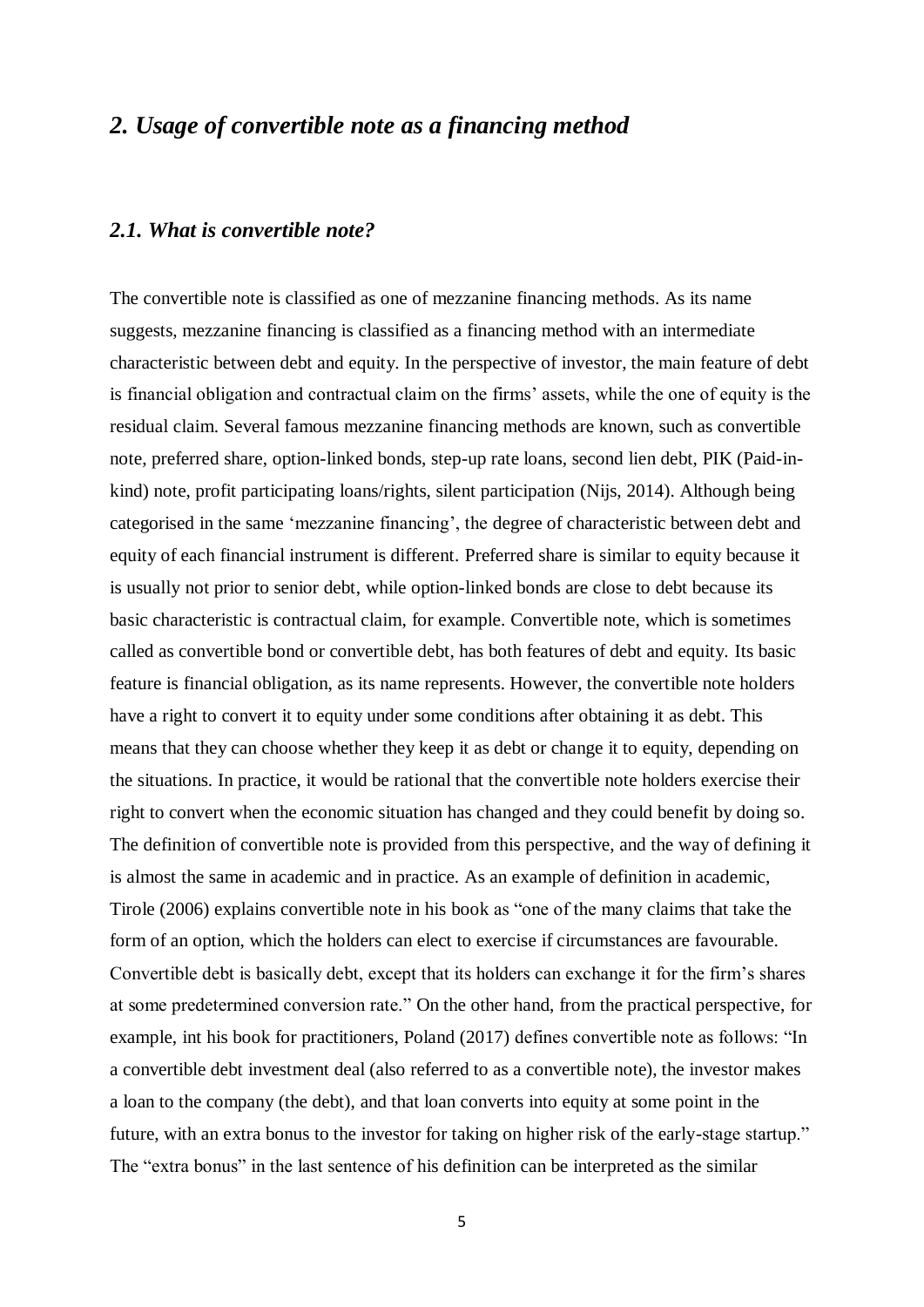meaning by Tirole of "at some predetermined conversion rate." The future convertible note holders can negotiate over the condition of conversion for their benefice as the compensation of bearing the debt with higher credit risk when convertible note is bought. (Here, credit risk is the one that borrowers fail to meet their financial obligation in the due date.) On the flip side, it can also be explained that the future convertible note holder can have a large expectation of the high valuation of the business in the second-round financing stage, which leads to the favourable condition for them to convert it to equity, thus they are willing to bear the credit risk. Therefore, convertible note is recognised as a tool for the holder to increase the future economic or financial benefit adjusting to its circumstance.

#### *2.2. Why is convertible note used for start-up financing?*

It would be rational to say that debt is not selected as an instrument for financing start-ups especially in the early stage, such as in the seed round, because the probability of failure of financial obligations is relatively high from the perspective of credit risk. In fact, however, convertible notes are favourably selected in this stage, as mentioned before. The potential convertible note holder can expect the business of the start-up will go well and the value of the firm will increase in the near future, in which they could be more economically compensated by holding as equity (receiving dividends and selling out the share) rather than as debt (receiving the interests and repayment of its principal). This is not the only reason why convertible note is used for start-up financing. Although there is no widely accepted explanation in academic so far, several technical advantages are pointed out in practice. According to the book of Poland (2017), for example, he pointed out the three advantages of speed (of obtaining money at hand), lower legal fees and delayed valuation. It is often said that the valuation of the firm for equity investment, in the case of start-ups in particular, is onerous and time-consuming because it requires severe and detailed negotiation between the entrepreneur(s) and investor(s) until they reach an agreement. On the other hand, the negotiation process for funding with convertible note is relatively simple. They must agree on only a few deal points and obtain available money quickly. Start-ups need funds for making their ends meet, and when they can have money at hand is a critical matter for them. Thus, the matter of speed is one advantage of using convertible note for funding start-ups. Closely related to this matter, it is also often said that the legal processes for equity investment,

6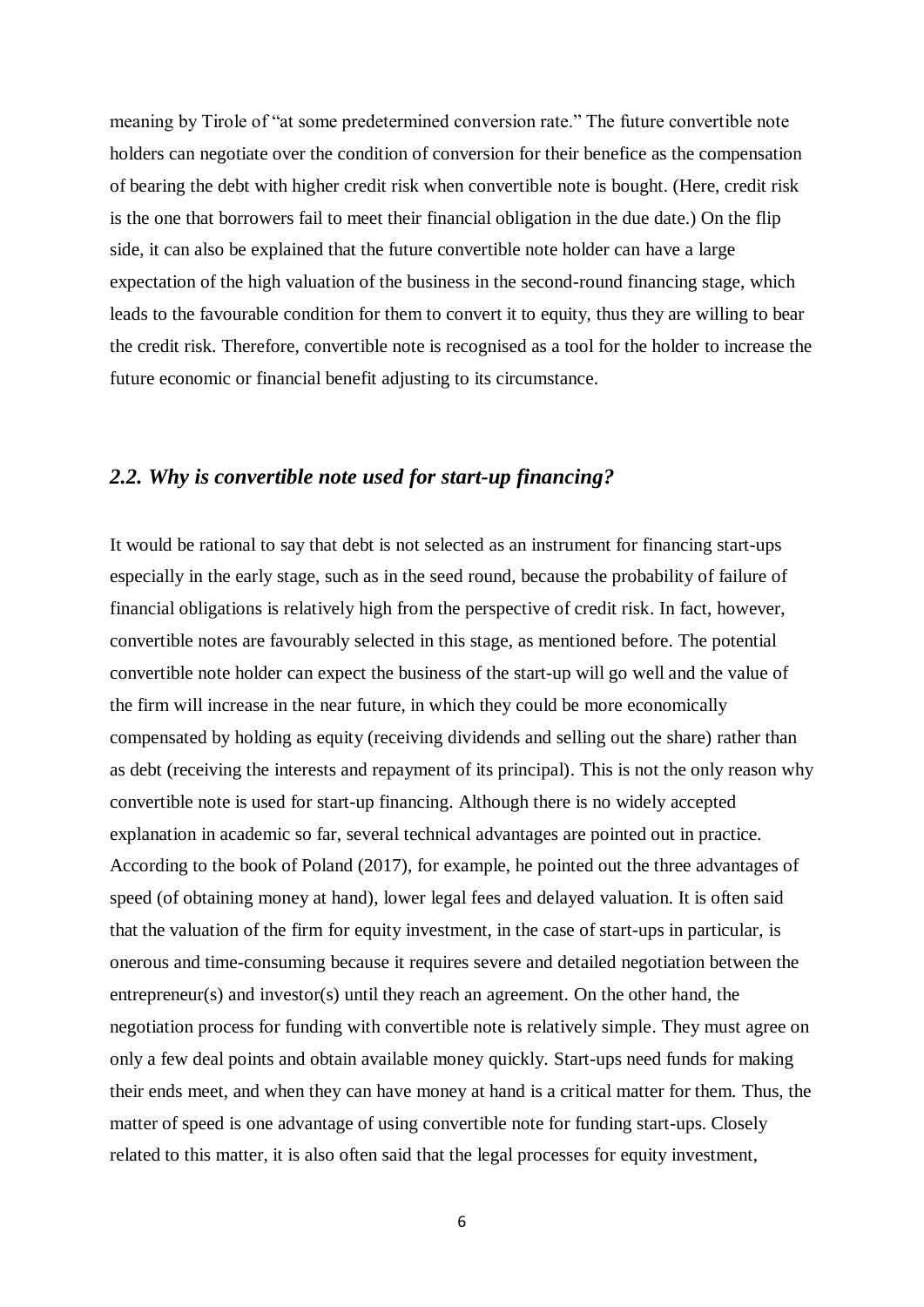including valuation and financing contract documentation, for example, is complicated, and it is necessary to ask the legal professionals such as attorney (or barrister). Hence, the fees become more expensive than in the case of the negotiation for funding with convertible note. Whilst these two matters are critical, the biggest advantage of using convertible note is for both entrepreneur(s) and investor(s) to delay the firm's or the project's valuation. Rather, it is to be able to avoid any complicated valuations at this moment. In the timing of funding with convertible note, the business has just begun, and only the prototype product and/or service have been prepared. In this stage, the exact valuation of the firm or the project is almost impossible because the information available is too little, even though the investors have a gut feeling of great growth potential of the entrepreneur's business ideas and plans. It is not too late for both entrepreneur(s) and investor(s) to put a valuation after observing the realisation of its planned product and/or service and evaluating the progress of the growth of the business.

#### *2.3. Basic scheme of procurement with equity and convertible note*

In this subsection, the basic scheme of investment with convertible note is reviewed. Fig.1 shows the valuation in the early stage, such as Seed round. When entrepreneurs need funds for the business in the seed round, the investors such as Angel would provide the necessary (or desired by entrepreneur) fund with a form of convertible note.  $I_c$  refers to the amount of investment as convertible note.

As mentioned above, while there would be no valuation agreed between entrepreneur and investor, it would be possible to think about the hypothetical 'pre-money value' and 'postmoney value', though those concepts are generally used in the following financing round with equity such as Series A, B, C etc.

Introducing these concepts can explain why convertible note is favourable for entrepreneur in the early stage. For example, if entrepreneur can succeed in raising money of \$100K by convertible note and the hypothetical 'pre-money value' of its business can be evaluated as \$100K, then the share for entrepreneur is 50.00% and the one for convertible note holder is also 50.00%. If entrepreneur can succeed in raising money of \$100K by convertible note and the hypothetical 'pre-money value' of its business can be evaluated as \$900K because the

7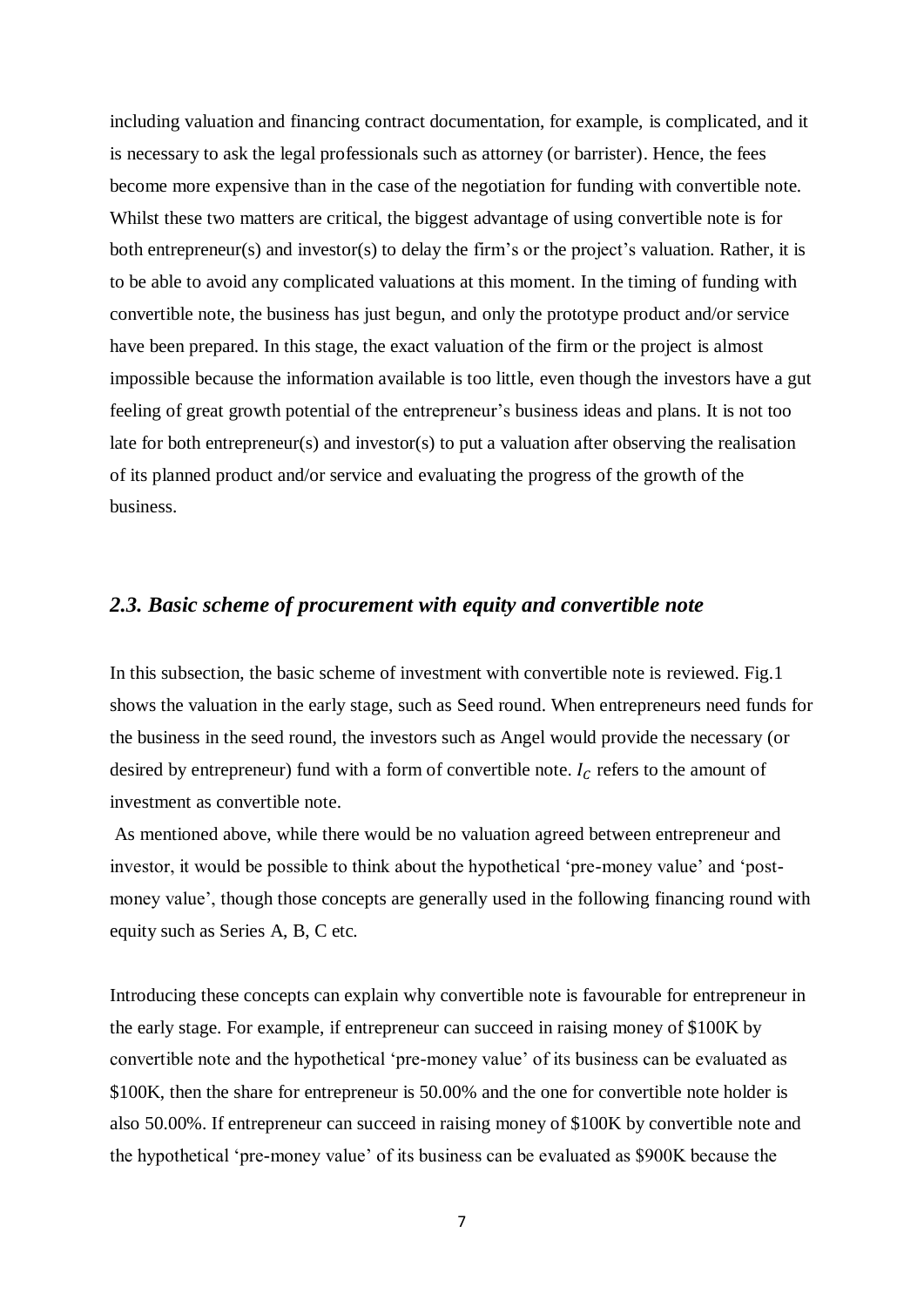time passes a little and it turns out to be better, then the share for entrepreneur is 90.00% and the one for convertible note holder is also 10.00%. Although this story is theoretical, the takeaway from it is that too early valuation could bring significantly lower share to the entrepreneur. In addition to the difficulty of valuation itself, this is also the reason why the entrepreneur wants to avoid too early valuation.



Fig.1 The valuation in the Seed round

The convertible note investors normally expect that entrepreneur will progress their project and its business will grow enough to be able to encourage new potential equity investors, or 'second-round equity investor' to invest and to establish a next 'Series A round'. The period between the Seed round and the Series A round seems to be 6 to12 months in many cases. Fig.2 shows what will be done at the Series A round.

Entrepreneur will explain the current situation and the prediction of its project and/or business to the potential investors, and will propose the amount which they need to and want to procure as equity  $(=I_F)$  in order to take a further step of its project and/or business. If the potential investors are interested and fascinated in the explanations, the negotiation about the price of the new equity  $(=s)$  will begin. At the same time, the amount of the pre-money value at this moment  $(=V_0)$  will be also negotiated and determined, on the basis of the hypothetical 'postmoney value' in the Seed round. If they reach an agreement, the equity investment will be implemented.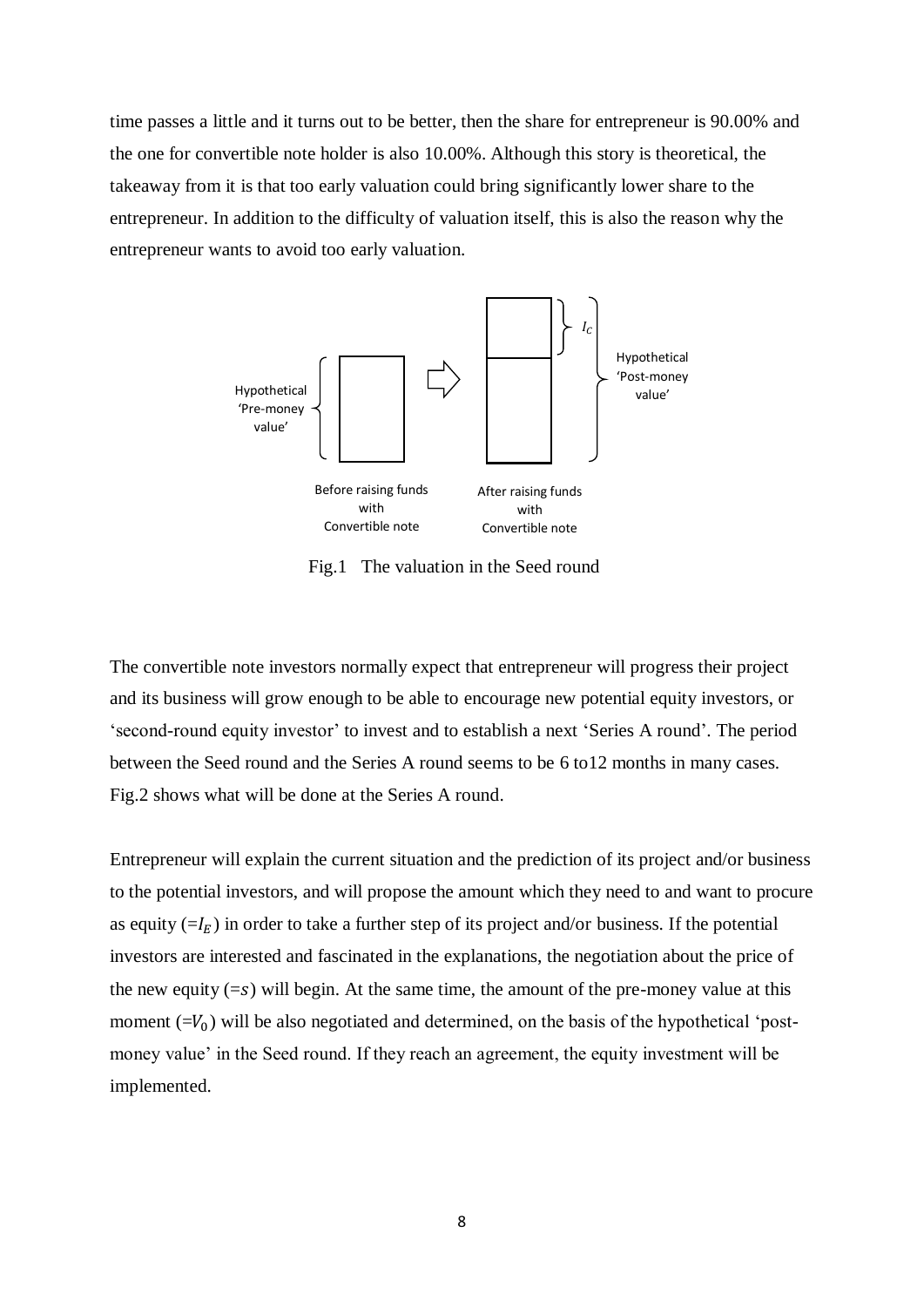

Fig.2 The valuation in the Series A round

#### *2.4. Dilution problem for equity investor in the presence of convertible note*

On the contrary to the procurement with debt instruments, entrepreneur does not need to repay the money when they procure with equity. However, it does not mean 'free-lunch.' The effect of share dilution for entrepreneur should be considered. The problem should also be critical for potential equity investors, when convertible note holders exit before they make their investment decision. The share of equity represents the degree of controlling power of running the firm. Thus, the dilution problem is quite sensitive for both entrepreneur and investors, and this problem is located as the central topic of this paper.

Tables 1 and 2 show this situation (in practice, it seems to be called as 'cap table'). The share for entrepreneur will decrease 100% to  $\frac{V_0}{V_0 + I_E} \times 100$  % in the case without convertible note holder, and to  $\frac{V_0}{V_0 + I_c + I_E} \times 100\%$  in the case with convertible note holder. The share for second-round equity investor will also decrease from  $\frac{l_E}{v_0 + l_E} \times 100$  % to  $\frac{l_E}{v_0 + l_C + l_E} \times 100$  % in the presence of convertible note holder.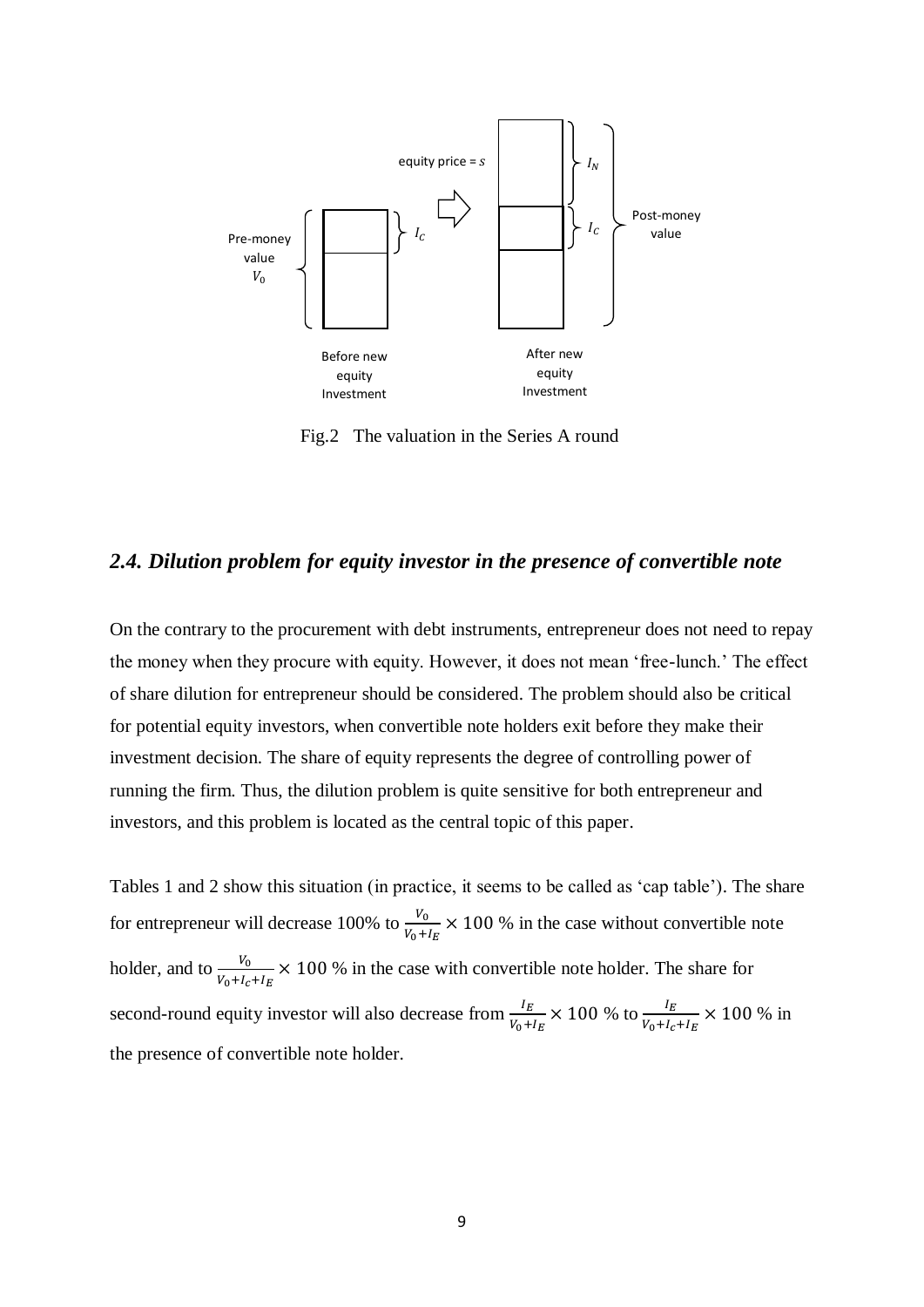|                     | $\langle$ Number of shares $\rangle$ | $\leq$ Percentage of shares $>$ |
|---------------------|--------------------------------------|---------------------------------|
| Entrepreneur        | S                                    | $\frac{V_0}{V_0+I_E}\times 100$ |
| Second-round equity | $I_E$                                | $\frac{I_E}{I}$ × 100           |
| investor            | S                                    | $\overline{V_0+I_E}$            |
| $<$ Total $>$       | $+$ $I_F$<br>S                       | 100                             |

Table 1: Share at the second round (without convertible note holder)

Table 2: Share at the second round (with convertible note holder)

|                     | $\langle$ Number of shares $>$ | $\leq$ Percentage of shares $>$          |
|---------------------|--------------------------------|------------------------------------------|
| Entrepreneur        | $V_{0}$<br>S                   | $\frac{V_0}{V_0 + I_c + I_E} \times 100$ |
| Convertible notes   |                                |                                          |
| holder              | S                              | $\frac{I_C}{V_0 + I_c + I_E} \times 100$ |
| Second-round equity | $I_E$                          | $\frac{I_E}{V_0 + I_c + I_E} \times 100$ |
| investor            | S                              |                                          |
| $<$ Total $>$       | $V_0 + I_c + I_E$<br>S         | 100                                      |

There are other factors that can be considered in this dilution problem when raising funds with convertible note: the business practice of 'discount' and 'valuation cap'. The former means the practice that the negotiated new equity price  $(=s)$  should be reduced to some extent when calculating the share for convertible note holder. The latter means the practice that the premoney value is fixed at the pre-agreed value between entrepreneur and convertible note holder, no matter how much the pre-money value is agreed in the equity investment negotiation. These can be used as either a single practice or a combined one.

For better understanding, consider the following simple numerical example. An Angle investor invests \$25k in a start-up's seed round using a convertible note with a \$5M cap, 20% discount. The start-up succeeds in raising money as equity, with a pre-money valuation of \$10M and an equity price is \$5.00 at the Series A round. If the discount is applied, the equity price for calculating the convertible note holder's share should be  $$5.00 \times (100 - 20\%) =$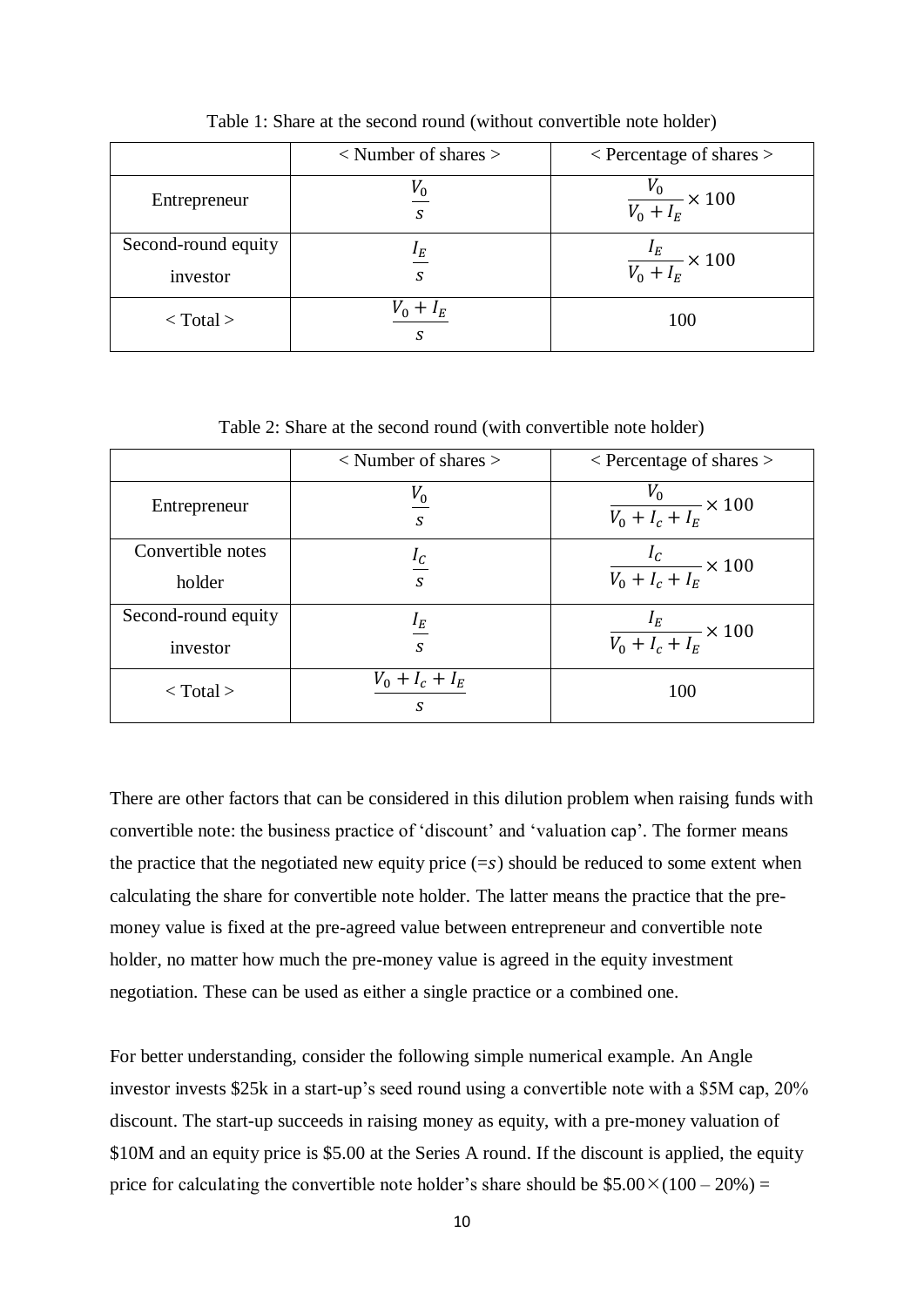\$4.00. If the valuation cap is applied, the price should be \$5.00 $\times$ (\$5M cap  $\div$  \$10M premoney value)  $= $2.50$ , which is equivalent to 50% discount. When calculating the share, the latter is favourable for the convertible note holder because the share is determined by the equation of the investment amount of  $$25k \div the$  equity price calculated. Thus, this price would be adopted and the share would be 10,000. On the contrary, if a pre-money valuation is \$6M, and the discount is applied, the price should be the same one of \$4.00. If the valuation cap is applied, the price should be  $$5.00\times$($5M cap \div $6M$  pre-money value) = \$4.17. In this case, the former would be adopted and the share would be 6,250.

As can be seen from the above, both 'discount' and 'valuation cap' can reward the convertible note investors who bear the high risk of the start-up's business failure by increasing the equity share after conversion. Hence, both the discount rate and the amount of cap are the important topics for convertible note investor in the negotiation with entrepreneur. The earlier they invest, the deeper discount and/or the lower amount of the valuation cap would be required. It is said in practice that this discount rate is set within the range between 15% to 25%.

Some might argue that the discount and the valuation cap are different. However, for modelling the situation from the viewpoint of the dilution problem, these can be expressed as the discount rate because both are represented with the equity price. In addition to this point, the discount rate is numerically easier to be handled than the valuation cap. Let the discount rate be  $\alpha$  (0.00  $< \alpha < 1.00$ ). The equity price for calculating the share for the convertible note holder should be changed from *s* into  $s \times (1 - \alpha)$ . Table 2 is changed into Table 3.

|                     | $<$ Number of shares $>$            | $\leq$ Percentage of shares $>$                           |
|---------------------|-------------------------------------|-----------------------------------------------------------|
| Entrepreneur        | $V_0$<br>$\mathcal{S}$              | $\frac{V_0}{V_0 + I_c/(1-\alpha) + I_E} \times 100$       |
| Convertible notes   | $I_C$                               | $\frac{I_c/(1-\alpha)}{V_0+I_c/(1-\alpha)+I_E}\times 100$ |
| holder              | $\sqrt{s(1-\alpha)}$                |                                                           |
| Second-round equity | $I_E$                               |                                                           |
| investor            | $\mathcal{S}$                       | $\frac{I_E}{V_0 + I_c/(1 - \alpha) + I_E} \times 100$     |
| $\langle$ Total $>$ | $V_0 + I_c/(1 - \alpha) + I_F$<br>S | 100                                                       |

Table 3: Share at the second round (with convertible note holder' discount)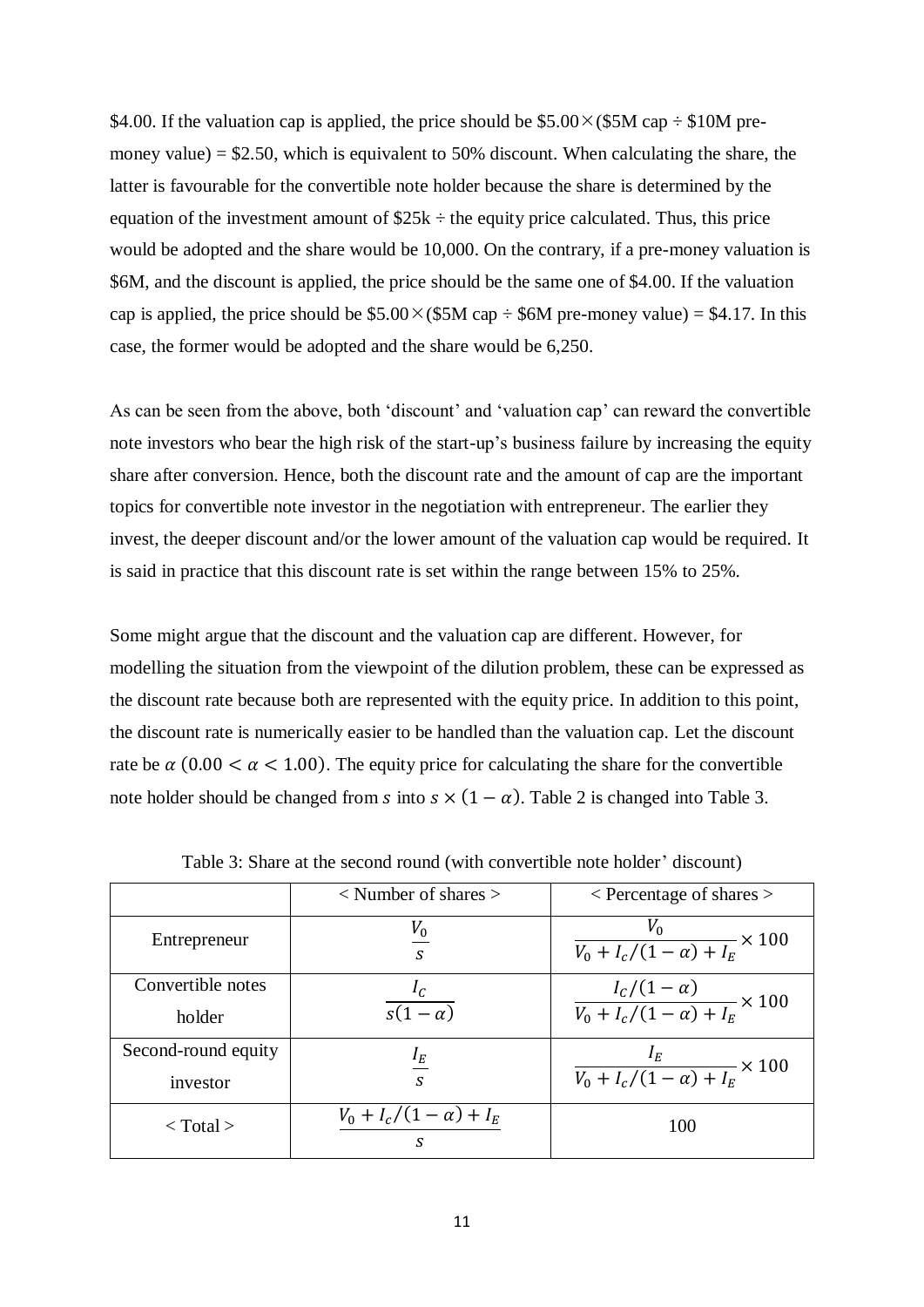#### *2.5. Conversion into equity: real option structure*

According to the relationship of the equity price and the effect of discount and/or valuation cap above, it can be written as  $s \times (1 - \alpha) = s \times (V_{cap}/V_0)$ , or  $1 - \alpha = V_{cap}/V_0$ , where  $V_{cap}$ represents the amount of valuation cap that is determined through negotiation between entrepreneur and convertible note holder. It is obvious that the greater the pre-money value of  $V_0$  becomes, the greater the discount  $\alpha$  should be. This means that if the business goes well and the expectation of the future success increases, in other words, the pre-money value is evaluated to be high, the effect of valuation cap becomes larger. It is the very situation where convertible note holders are expecting because they can convert their debt into equity, which are more favourable in such a situation. New equity investors would also be attractive to the project and be willing to invest their funds. On the contrary, if the business does not go as desired, and the pre-money value is evaluated to be not so high as estimated, or lower, this situation is not suitable for convertible note holder to convert their debt right now. They would rather wait to execute the conversion, because whether they execute it or not is by nature a right but not an obligation.

This mechanism is the answer to the question of "when the conversion will be executed?" In practice, three conversion trigger cases are often pointed out. According to Poland (2017), these are on 'threshold financing', on IPO, and by 'elective conversion'. The first one means that conversion is executed when the entrepreneur succeeds in raising funds more than the pre-agreed amount in the next financing round. The second one means that conversion is executed only when IPO is realised. The last one means that conversion is executed at any time if 'threshold financing' is not implemented. Although there is no clear guidance of conversion in academia so far, the first one may be the most common in practice, especially in the United States. Along the 'elective conversion', in this case, the conversion will be executed when entrepreneur succeeds in obtaining the more amount of investment from new equity investors than the pre-determined 'threshold' amount, which is represented as  $I_x$ , in the Series A round.

Taking the situations above into consideration, the real options analysis can be applicable to this conversion mechanism. According to Copland and Antikarov (2003), the real options is the right, but not the obligation, to take an action (e.g., deferring, expanding, contracting, or

12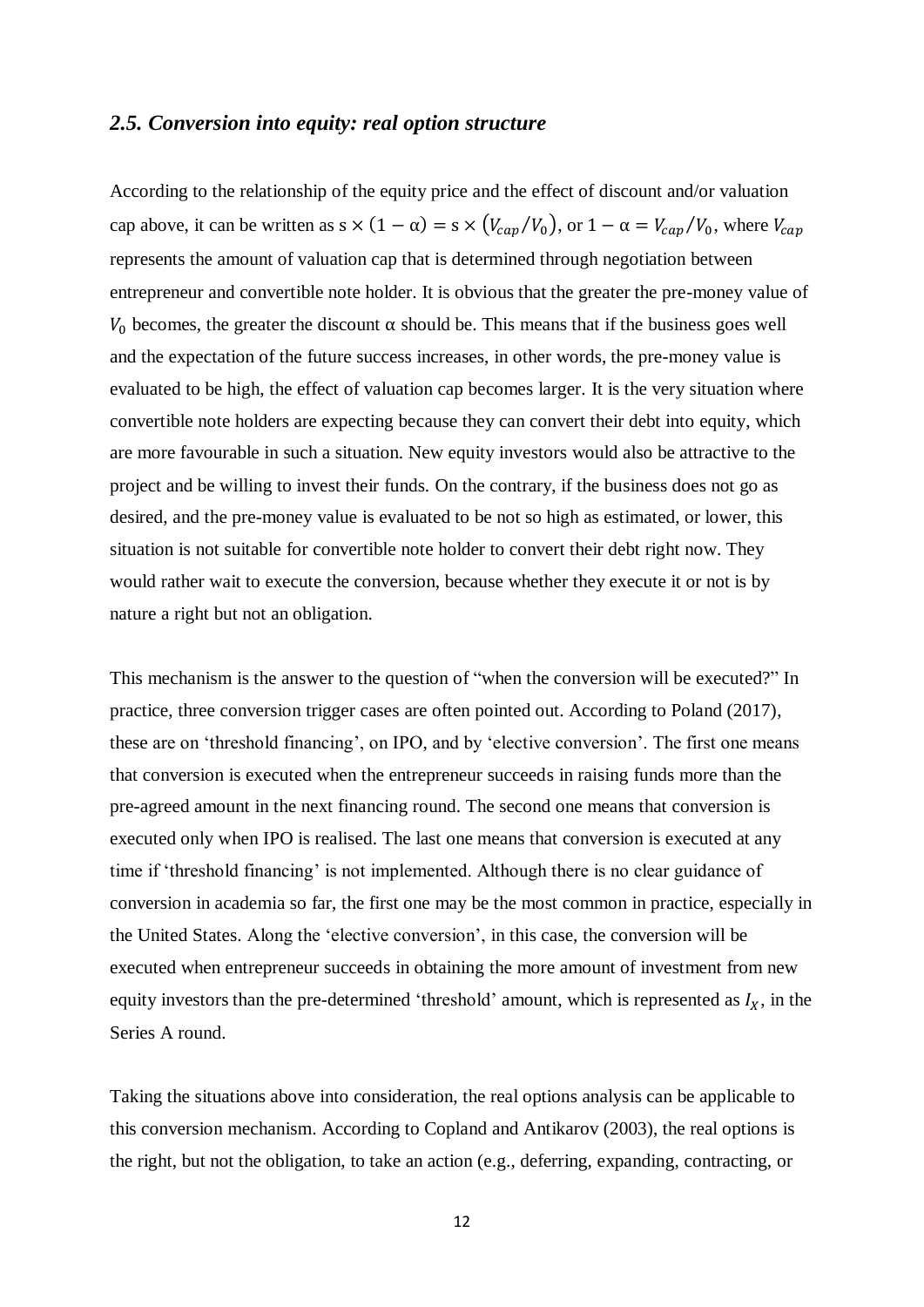abandoning) at a predetermined cost called the exercise price, for a predetermined period of time. In this case, the pre-determined amount of investment from new equity investors corresponds to the 'exercise price', and a 'predetermined period of time' is the one between the Seed round and the Series A round, which is around twelve months. The conversion mechanism can be said as the option to wait (or option to defer) for convertible note to convert their debt to equity. In effect, also from the academic perspective, Wang et al. (2009) explain that convertible notes give the firms a "back door" to equity and give investors an opportunity to wait and see if the project is worth investing in. This is represented in Fig.3 below.



#### Fig.3 Real Options structure of conversion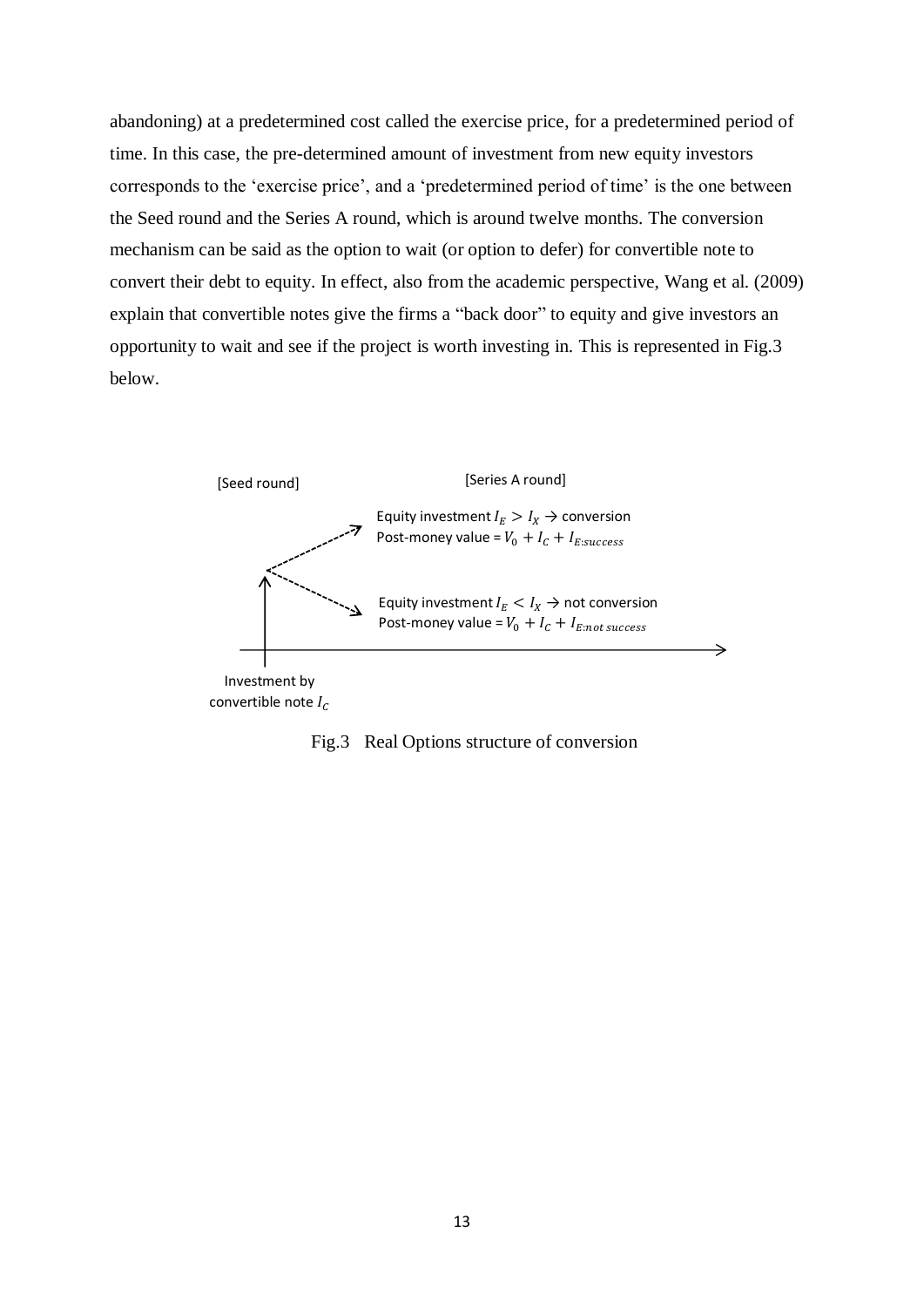## *3. New equity investors' concern: Adverse selection*

#### *3.1. New equity investors' concern*

The methods of both discount and valuation cap in the previous subsection are to be a reward on the convertible note holder who has born credit risk and provided funds to the start-up business in the earlier stage. Due to them, nevertheless, the situation becomes unfavourable for new equity investors because they must reconcile to the lower share, comparing to the situation where convertible note holders do not exist. Thus, the negotiation between new equity investors and entrepreneur might not proceed smoothly in the second financing round. In fact, Feld and Mendelson (2016) point out this concern as follows: "Unlike equity, which is issued and can't be changed, the new equity investors could refuse to fund unless the debt investors remove or change the cap. Keep in mind that VCs will normally focus and peg their valuation of your company on that cap." The debt investors in this context means convertible note holders. They mention only about the valuation cap, however, the negative influence for new equity investors is not differentiated from the case of discount.

The most important point to be noticed in their statement is that "the new equity investors could refuse to fund." This statement could be backed by the following simple numerical example. Assume that  $V_0 = 2.0$ ,  $I_c = 0.5$ ,  $I_E = 2.0$  (all are \$M). If  $\alpha = 0.2$ , the share of convertible note holder and the one of Second-round equity investor are 13.51% and 43.24% respectively, according to Table 3. If  $\alpha = 0.6$  due to the effect of valuation cap etc., the shares are 23.81% and 38.10%. Thus, the share of Second-round equity investor is still greater. On the contrary, in the case where  $V_0 = 2.0$ ,  $I_c = 1.0$ ,  $I_E = 2.0$  (all are \$M), if  $\alpha = 0.2$ , the share of convertible note holder and the one of Second-round equity investor are 23.81% and 38.10% respectively. If  $\alpha = 0.6$ , the shares changes into 38.46% and 30.77%, in other words, the share of Second-round equity investor can be lower than that of convertible note holder.

Even if this might be the extreme case, it can be said that the new equity investor shall always be cautious about the pre-determined term conditions of conversion when the convertible note holders exist. In fact, the new equity investor is not always willing to provide the full amount of fund requested by entrepreneur, and the amount that would be actually invested is normally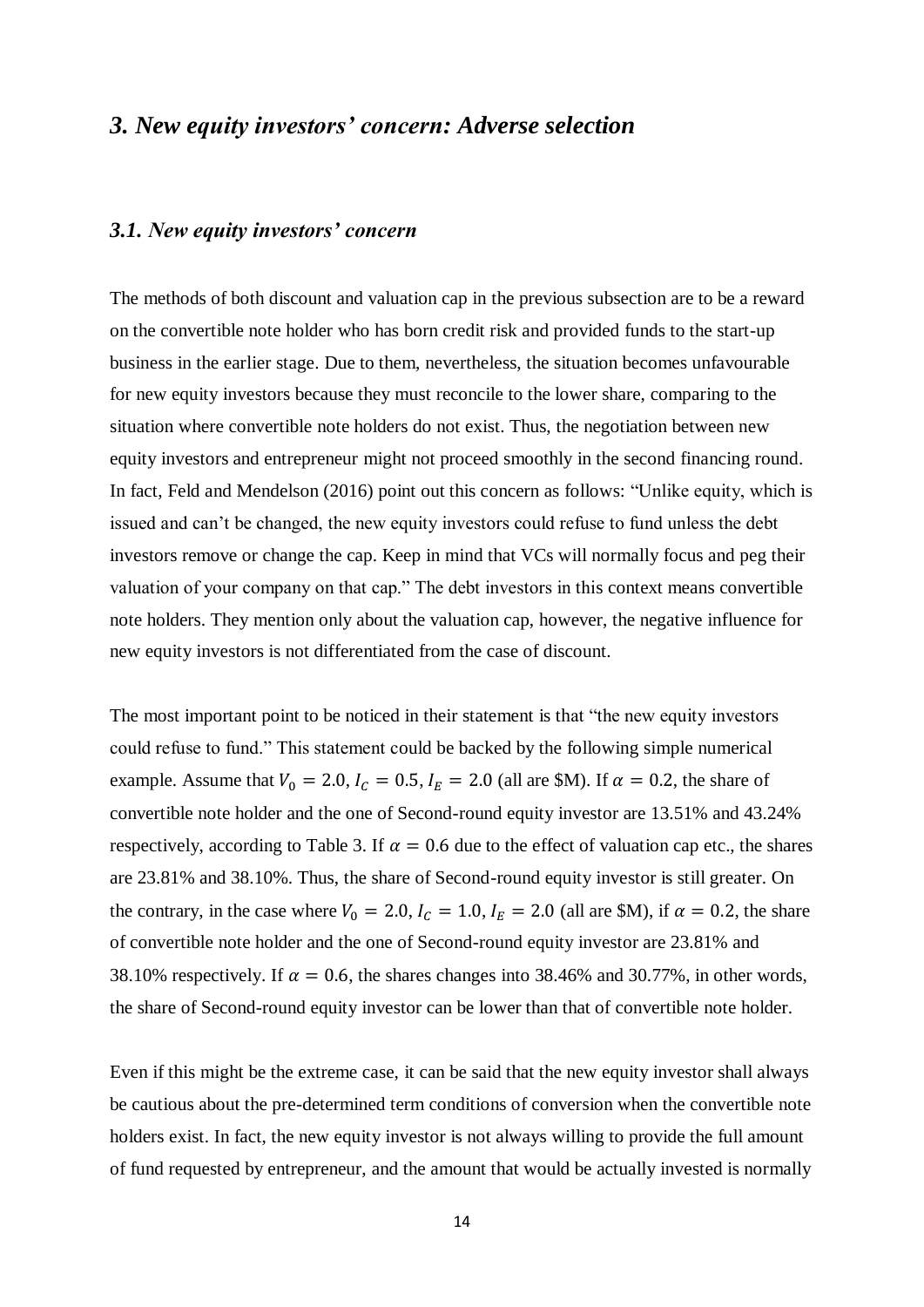determined though the negotiation. However, bargaining parties generally would not like to reveal all the information they have during the negotiation. Material information should, of course, be opened for the better dealing. However, some of the private information would still remain unveiled as a consequence of trying to obtain as favourable term conditions as possible. It is also true for the financing contract negotiation between entrepreneur and new equity investor in the Series A round. As Hsu (2010) points out, it may be because the main goal of an entrepreneur is to maximize a probability of raising funds in the next financing round, while the aim of equity investor is to maximise the value of firm or project. Thus, when the new equity investor knows that the situation is as such, but if they still have an interest in the venture project and an expectation of the success, it is rational to assume that they would propose the reduced amount. Introducing a reducing investment coefficient  $\beta$  $(0.00 < \beta \le 1.00)$ , this can represent the degree of concern for new equity investor, as also shown in Fig.4 and Table 4.



Fig.4 The valuation in the Series A round Under the existence of convertible note holder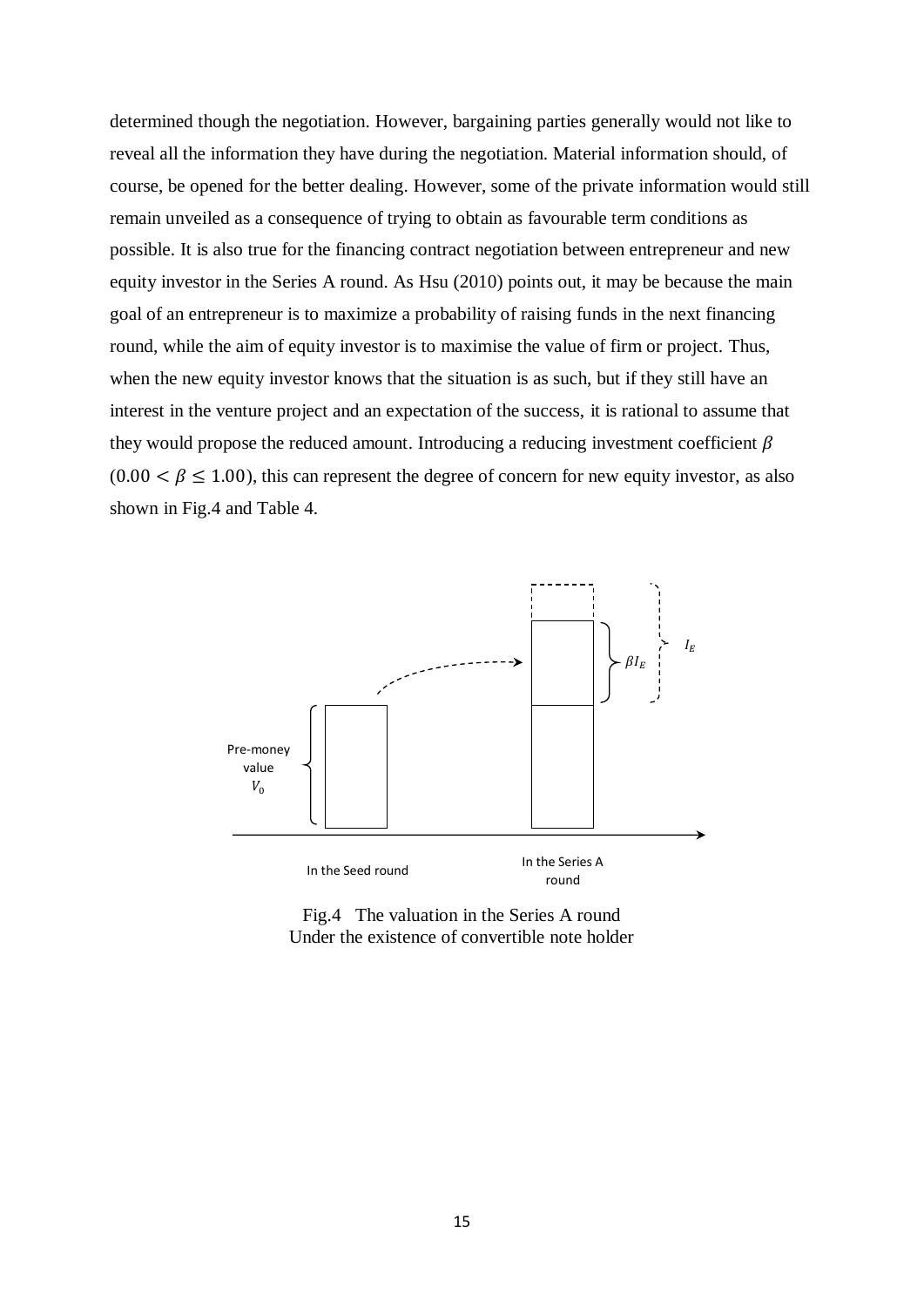|                     | $\langle$ Number of shares $>$            | $\leq$ Percentage of shares $>$                                 |
|---------------------|-------------------------------------------|-----------------------------------------------------------------|
| Entrepreneur        | $V_0$<br>$\overline{S}$                   | $\frac{V_0}{V_0 + I_c/(1-\alpha) + \beta I_E} \times 100$       |
| Convertible notes   |                                           | $\frac{I_c/(1-\alpha)}{V_0+I_c/(1-\alpha)+\beta I_E}\times 100$ |
| holder              | $s(1-\alpha)$                             |                                                                 |
| Second-round equity | $\beta I_{E}$                             | $\frac{\beta I_E}{V_0+I_c/(1-\alpha)+\beta I_E}\times 100$      |
| investor            | S                                         |                                                                 |
| $\langle$ Total $>$ | $V_0 + I_c/(1 - \alpha) + \beta I_E$<br>S | 100                                                             |

Table 4: Share at the second round (with new equity investor's concern)

If they propose the reduced amount to the entrepreneur, the share of the new equity investor becomes lower. Using the numerical example above again for better understanding, in the case where  $V_0 = 2.0$ ,  $I_c = 1.0$ ,  $I_E = 2.0$  (all are \$M), if  $\alpha = 0.2$  and  $\beta = 0.5$ , the share of convertible note holder and the one of second-round equity investor are 29.41% and 23.53% respectively, while if  $\alpha = 0.6$ , the shares become 45.45% and 18.18%. In both situations, the share of new equity investor is lower than that of convertible note holder. However, if the new equity investor evaluates that the project is economically attractive as one component of their portfolio, they could still provide some amount of funds and obtain some equity share, though they must give up the controlling power as a majority (This can be represented as over 33.33%, for example).

#### *3.2. Adverse selection problem in equity financing contract*

One question arises: what kind of problem should be incorporated? Many academic text books of economics deal with asymmetric information problems. The common subtitles of asymmetric information are moral hazard, adverse selection and signalling. According to the text book of microeconomics by Mankiw (2007), for example, these are defined as follows: Moral hazard is "the tendency of a person who is imperfectly monitored to engage in dishonest or otherwise undesirable behaviour." Adverse selection is "the tendency for the mix of unobserved attributes to become undesirable from the standpoint of uninformed party." Signalling is "an action taken by an informed party to reveal private information to an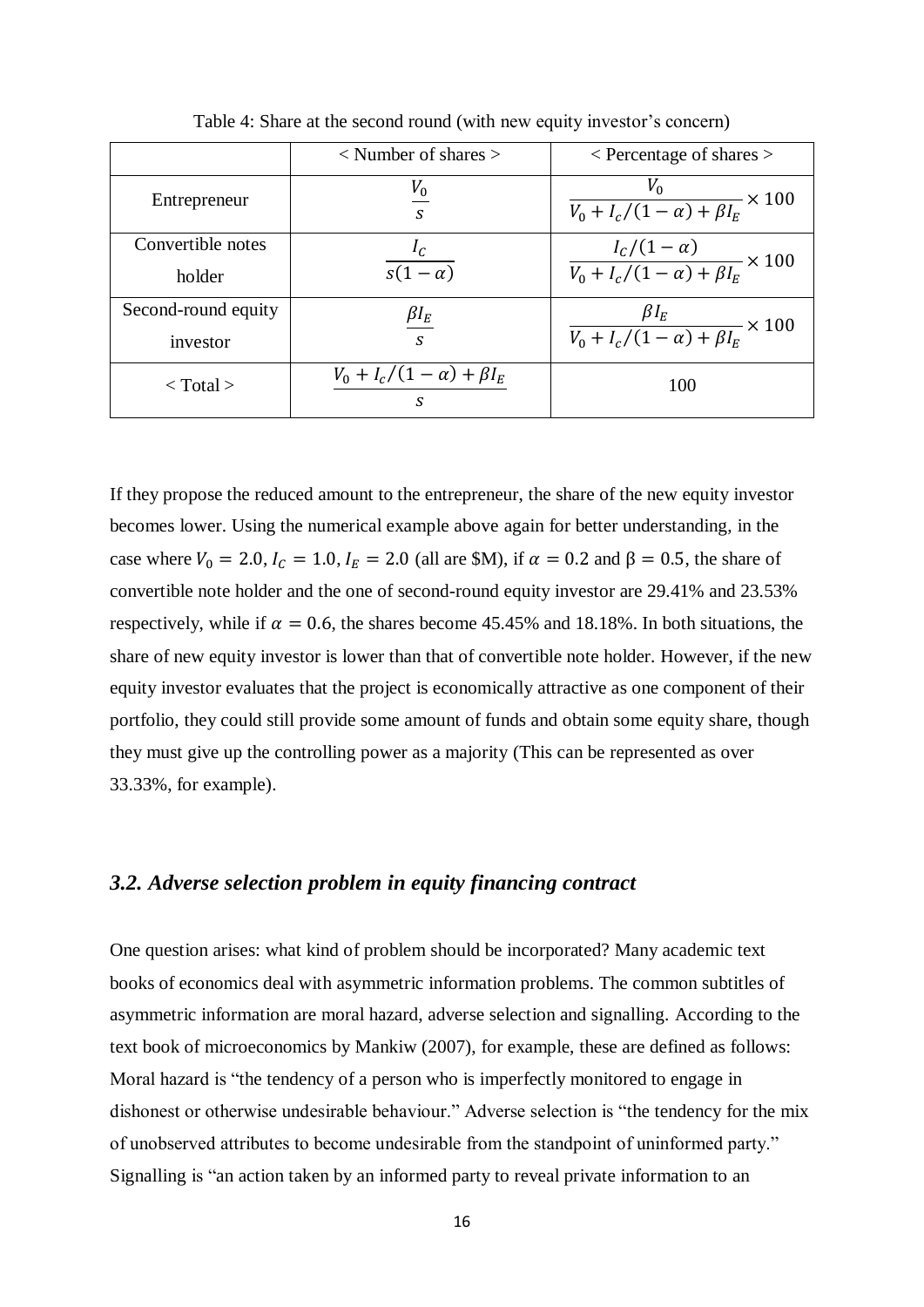uninformed party." Macro-Stadler and Pérez-Castrillo (2001) set forth these in a more precise way: "a moral hazard problem exists when the agent's action is not verifiable, or when the agent receives private information after the relationship has been initiated." "an adverse selection problem appears when the agent holds private information before the relationship is begun." "(signalling) this situation is similar to adverse selection. However, after learning his type, and before signing the contract, the agent can send a signal that is observed by the principal." Salanié (2005) explains these terms for the purpose of modelling: Moral hazard refers to "the uninformed party moves first and is imperfectly informed of the actions of the informed party." Adverse selection refers to "the uninformed party is imperfectly informed of the characteristics of the informed party; the uniformed party moves first." Signalling refers to "the informational situation is the same (with adverse selection) but the informed party moves first<sup>"</sup>

Macro-Stadler and Pérez-Castrillo are explaining these terms from the principle-agent model perspective. They are at the same time explaining the following three basic features for modelling principle-agent relationship: (1) The principal designs the contract, or set of contracts, that she will offer to the agent. (2) The agent accepts the contract if she so desires, that is if the contract guarantee him greater expected utility than other opportunities available to him. (3) The agent carries out an action or effort on behalf of the principal. Looking at the contract negotiation in the Series A round from the perspective of principle-agent model, it is new equity investor who offers equity (as  $I<sub>E</sub>$  or  $\beta I<sub>E</sub>$ ), and it is entrepreneur who accepts the offer and carries out the effort to grow the venture business by using this equity. Therefore, new equity investor corresponds to principal and entrepreneur corresponds to agent. It is new equity investor who has concern about the possibility of dilution problem due to the existence of convertible note holder, and it is entrepreneur who has all the information about the term conditions with convertible note holder and the more private (insider) information about their business. In other words, it is new equity investor who is 'uninformed party' and it is entrepreneur who is the 'informed party'. In addition, int the Series A round, new equity investor as 'uninformed party' moves first, though entrepreneur provides the draft offer before going into negotiation. Taking all these into consideration, this situation can be said to have adverse selection problem.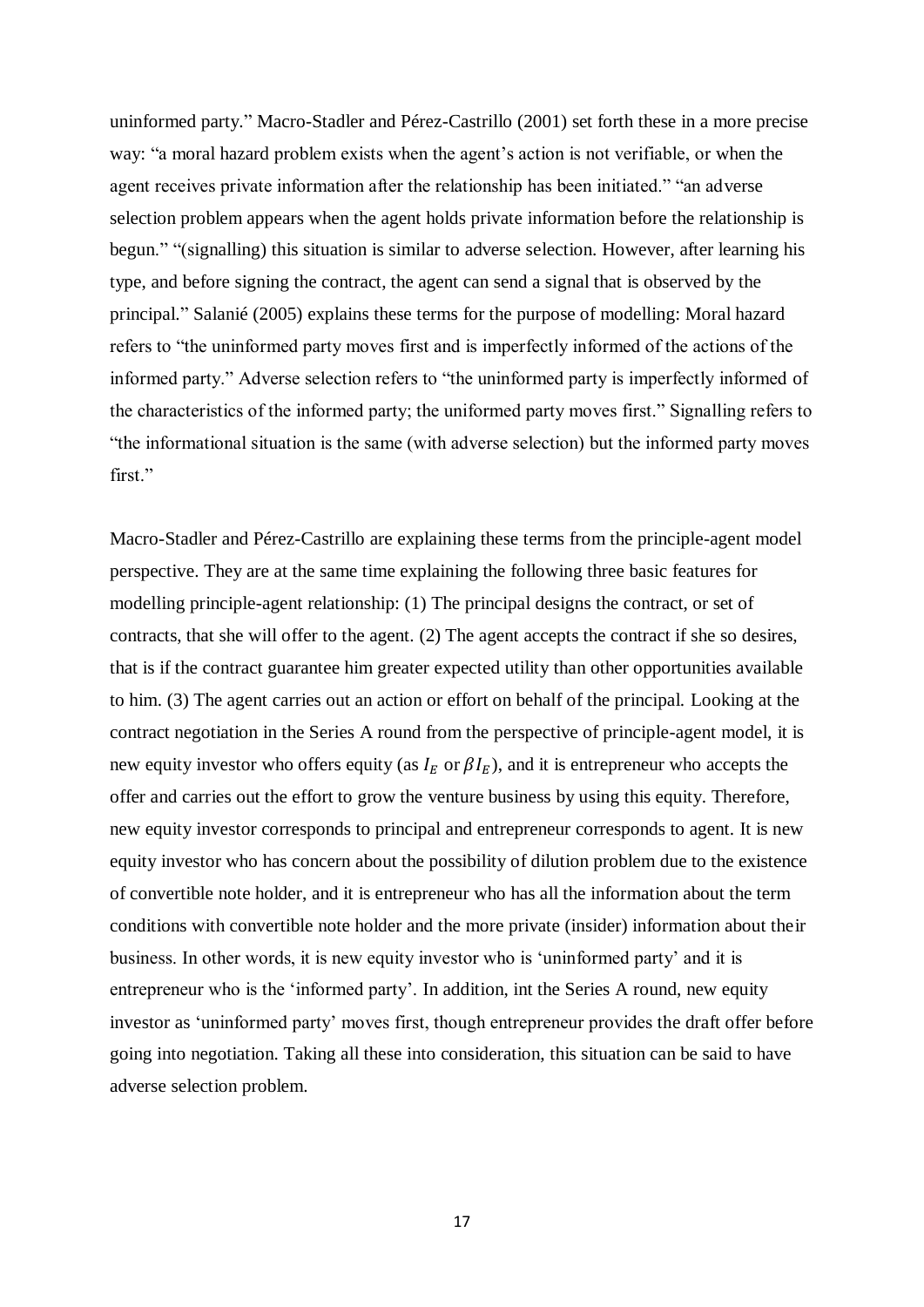## *4. Modelling the cost for equity investment decision making*

#### *4.1. Modelling of adverse selection effect: Two-type model*

The modelling of adverse selection is often discussed on the basis of the principal-agent model which assumes two types of agents. The model constructed in this subsection is inspired by the one of Macho-Stadler and Pérez-Castrillo (2001) and Salanié (2005).

In the adverse selection model, entrepreneur (agent) is imperfectly observed by new equity investor (principal). In this paper, the two types of entrepreneurs (agents) are defined as 'good' type and 'bad' type. This concept is in line with the modelling by Koufopoulos (2009) of securitizing under the existence of information asymmetry. The former 'good' type can be interpreted as the entrepreneur who is relatively willing to revel the information about the contract with convertible note holders to new equity investor in the financing negotiation in the Series A round. This could be because such an entrepreneur would often be confident to the success of the venture business, thus, convertible note holder would not have asked for the deep discount and/or small amount of valuation cap, and the entrepreneur has fewer reasons to be reluctant to share the information he/she has in the negotiation. Therefore, such 'good' type of entrepreneur could obtain the higher equity. On the contrary, the latter can be interpreted as an entrepreneur who has the opposite characteristics. Such 'bad' type of entrepreneur would be relatively reluctant to reveal the information, not only about the contract with convertible note holder but also about the likelihood of the venture business success. The convertible note holder may have asked for the deep discount and/or small amount of valuation cap. The new equity investor may also have some kind of anxiety and the amount of investment would be lower.

For starting to construct the adverse selection model, it is normal to set the utilities for both new equity investor (principal) and entrepreneur (agent). In the context of second-round financing, entrepreneur obtains an economic benefit with the form of fund at the expense of giving up some proportion of control benefit which is represented as equity share. Borrowing the idea proposed by Salanié (2005), the utility for entrepreneur can be written as follows:

18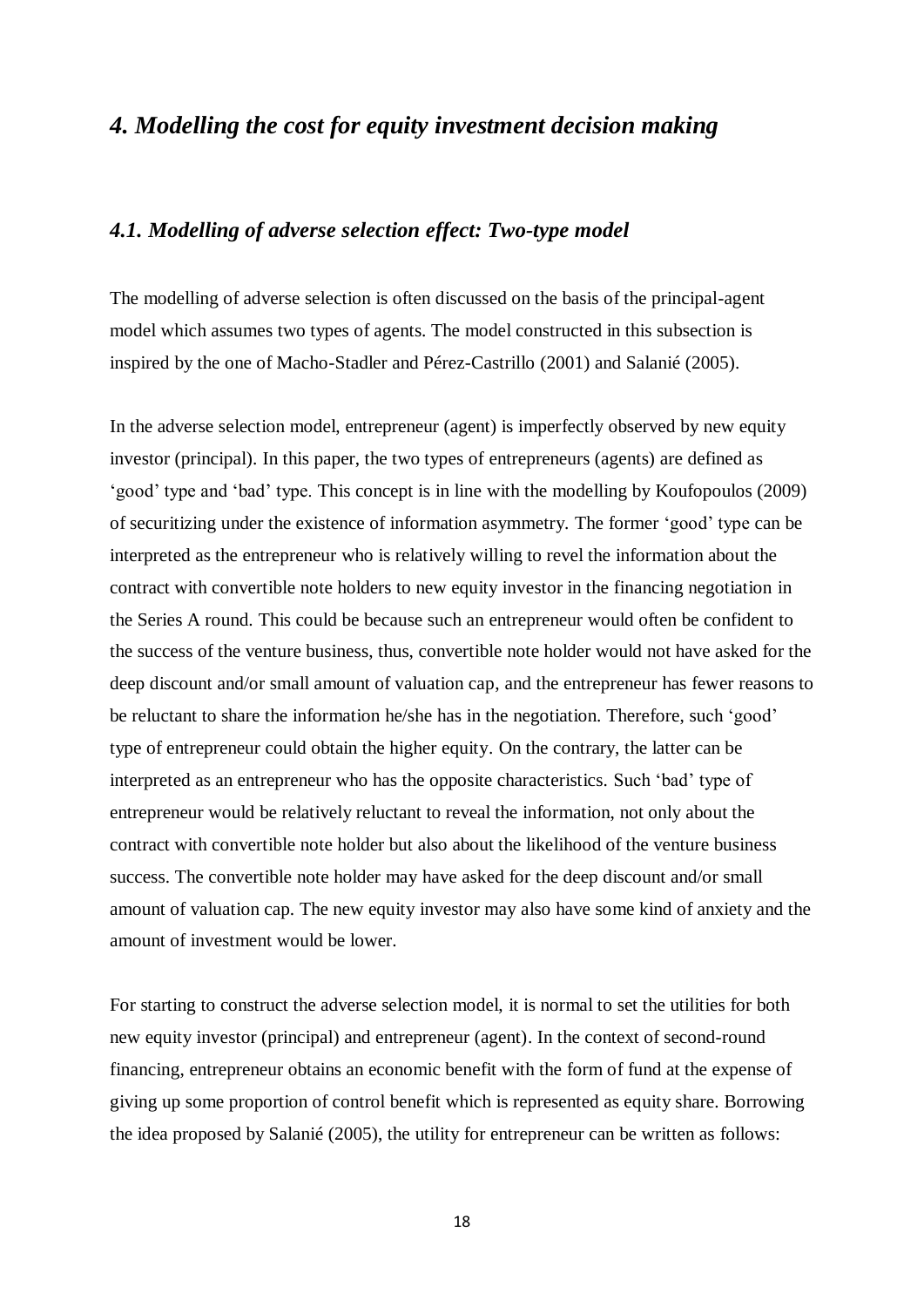$$
U_{entrepreneur} = \theta q - t
$$

Where

q: equity investment amount that entrepreneur obtains (or, investor offers:  $q_g > q_b$ )

 $\theta$ : index of entrepreneur type

: control benefit associated with the share of equity

The first term of  $\theta q$  represents the economic benefit.  $\theta$  represents the index of entrepreneur type (or the agent's private characteristics), and  $\theta_g$  indicates the 'good' type,  $\theta_b$  is the 'bad' type ( $\theta_g > \theta_b$ ). In the context of financing, the more shares new equity investor grasps, the more deeply they can become engaged in the venture business. Many academic researches show that the engagement of venture capitalist can have positive influences on the venture business and become helpful for entrepreneur to progress its business. (e.g., Bertoni et al. (2011), Croce et al. (2013)) As defined above, the 'good' type of entrepreneur is relatively willing to reveal the information, and in exchange for it, they will be able to succeed in the financing negotiation contract. As a consequence, they can obtain more amount of investment and easily gain the more advice for the business success in proportion to the equity share of new investor, such as an experienced venture capitalist. On the other hand, the 'bad' type of entrepreneur does not have a willingness to reveal the information actively, and it might be difficult to gain the investment and support. Therefore, the degree of  $\theta$  can be interpreted as the degree of help obtained from venture capitalist as represented the proportion of its equity share, in exchange for the tender of the private information that entrepreneur has.

For financing, new equity investor provides the fund, and in exchange for it, he/she can obtain the control benefit as the equity share. Borrowing the idea proposed by Salanié (2005) as well, the utility of new equity investor can be written as follows:

$$
U_{new\;equity\; investor} = t - C(q)
$$

Where

 $C(q)$ : cost for decision-making of new equity investor

This cost means the necessity for new equity investor to implement due diligence when they scrutinise whether they invest or not. As mentioned before, new equity investor does not know well about the characteristics of entrepreneur nor about to what degree entrepreneur is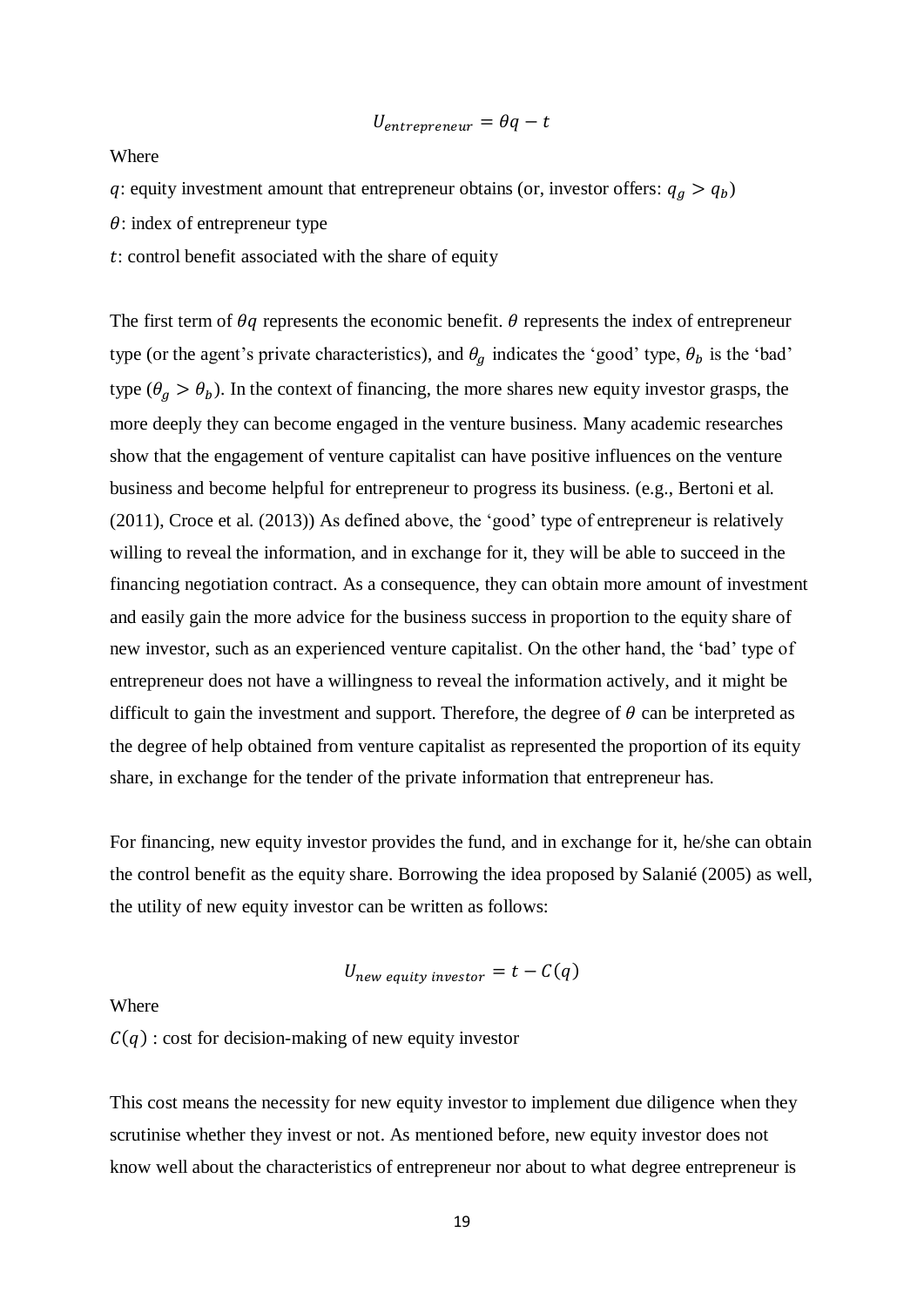willing to reveal the private information. This due diligence is not an easy task. Therefore, it is rational to think of this kind of cost. Needless to say, the cost required for new equity investor is not limited to the due diligence of entrepreneur's characteristics. The due diligence of the product and/or service is also necessary, for example. However, for simplicity, this paper focuses only on the cost due to the information asymmetry caused by the characteristics of entrepreneur or willingness of unveiling the private information. In this sense, this cost could also be called as "additional" cost.

According to the microeconomic theory, if a seller of some kind of goods (e.g. smart phone) as principal can observe the type  $\theta_i$  (e.g.  $i =$  'big fun of the seller' as 'good' type or 'normal type' as 'bad' type) of the buyer as agent, the principal can charge higher price to 'good' type of buyer than to 'normal' type because the former type want to obtain the goods literally at any cost, even the price is higher. This is called as first-best or perfect discrimination, and the principal's surplus is maximised. For the equity financing round, the same structure can be thought. In the case that new equity investor can observe whether entrepreneur is 'good' type or 'bad' type, the new equity investor as principal will solve the following problem:

$$
\max_{q_i, t_i} (t_i - C(q_i)),
$$
  
Subject to  

$$
\theta_i q_i - t_i \ge 0
$$

For the principal, zero surplus left for the agent can lead the optimum of the utility, thus, it can be thought as:

$$
t_i^* = \theta_i q_i^* \quad (i = 'good' \text{ or 'bad'})
$$

In the adverse selection model, new equity investor (principal) is assumed to not directly be able to observe the type of entrepreneur (agent). Thus, the perfect discrimination is infeasible, and it is necessary to consider the second-best. In this situation, the principal will design the menu of contract: It is  $(q_g, t_g)$   $(q_b, t_b)$ . According to the revelation principle, the 'good' type will choose the former, and the 'bad' type will do the latter. Assuming that the principal only knows that the probability of encountering the 'bad' type entrepreneur, which is represented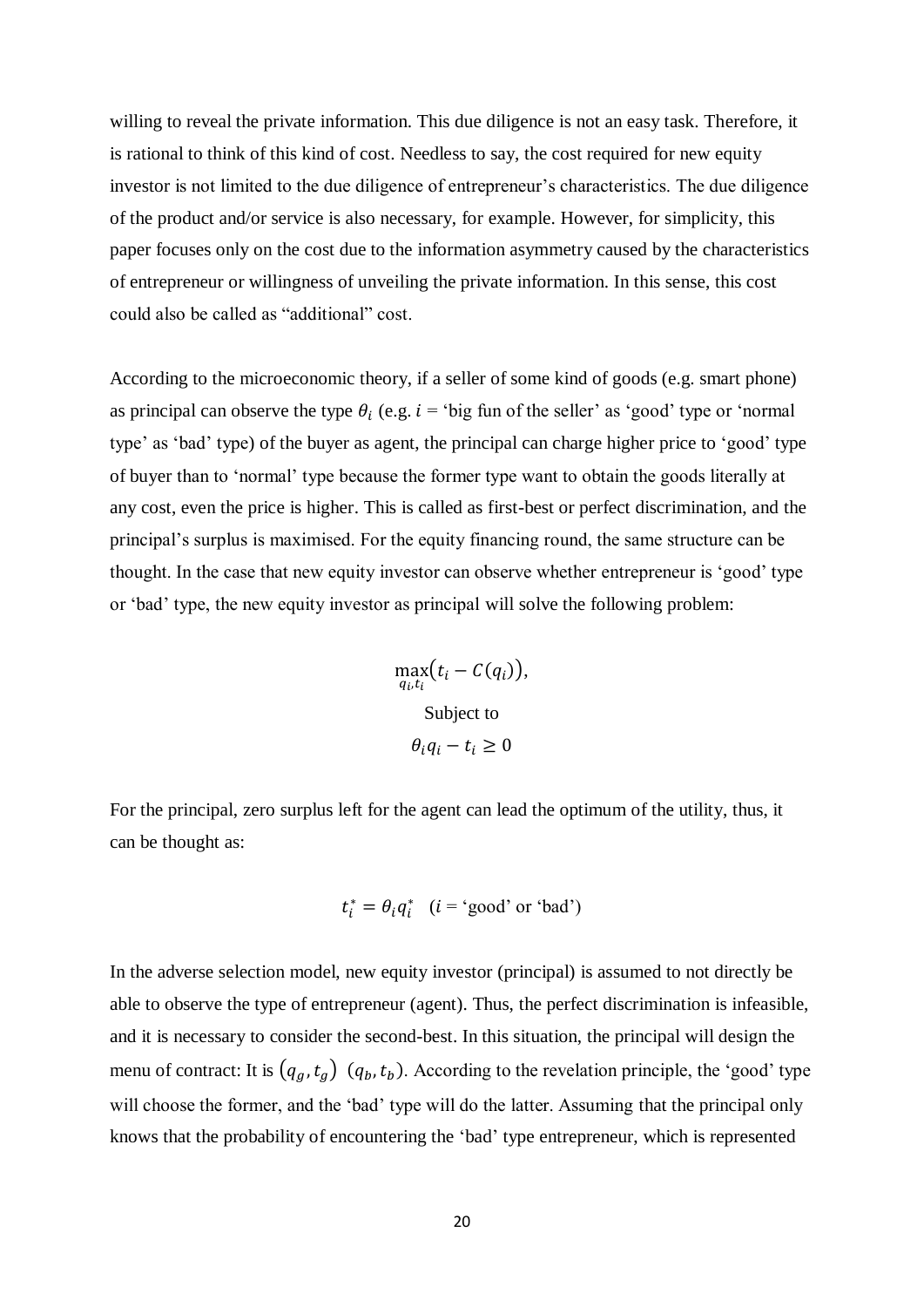as  $\pi$ . The focus is on the best pair of contracts (the second-best optimum), and this is obtained by solving the following:

$$
\max_{q_b, t_b, q_g, t_g} \left[ \pi \times (t_b - C(q_b)) + (1 - \pi) \times (t_g - C(q_g)) \right]
$$
  
Subject to  

$$
\theta_b q_b - t_b \ge \theta_b q_g - t_g \text{ (IC_1)}
$$

$$
\theta_g q_g - t_g \ge \theta_g q_b - t_b \text{ (IC_2)}
$$

$$
\theta_b q_b - t_b \ge 0 \text{ (IR_1)}
$$

$$
\theta_g q_g - t_g \ge 0 \text{ (IR_2)}
$$

The first two constraints are called as the incentive compatibility constraints  $(IC_1, IC_2)$ . They state that each agent prefers the contract that was designed for him. The last two constraints are called as the individual rationality or participation constraints  $\text{(IR}_1, \text{IR}_2)$ . They guarantee that each type of agent accepts his designed contract.

If IR<sub>1</sub> is inactive, so would be IR<sub>2</sub>, and if it can be assumed to increase  $t<sub>b</sub>$  and  $t<sub>g</sub>$  by the same amount. This would increase the principal's utility without any effect on incentive compatibility. Thus, IR<sub>1</sub> should be active and  $\theta_b q_b = t_b$ . In a similar way, if IC<sub>2</sub> is inactive, then  $\theta_g q_g - t_g > \theta_g q_b - t_b \ge \theta_b q_b - t_b = 0$ . Thus, it is possible to increase  $t_g$  without breaking the incentive compatibility constraints or the individual rationality, and can lead to increase the principal's utility. It is not optimal. Therefore,  $IC_2$  should be active, and  $\theta_g q_g - t_g = \theta_g q_b - t_b \Leftrightarrow t_g = t_b + \theta_g (q_g - q_b)$ . Considering the case of first best contract for 'good' type,  $q_g = q_g^*$ ,  $t_g = t_b + \theta_g (q_g - q_b)$  can be  $t_g = t_b + \theta_g (q_g^* - q_b)$ 

Then, 
$$
\max_{q_b, t_b, q_g, t_g} \left[ \pi \times (t_b - C(q_b)) + (1 - \pi) \times (t_g - C(q_g)) \right] \text{ can be rewritten as follows:}
$$

$$
\Leftrightarrow \max_{q_b, t_b, q_g} \left[ \pi \times (\theta_b q_b - C(q_b)) + (1 - \pi) \times (t_b + \theta_g (q_g^* - q_b) - C(q_g^*) \right] \right]
$$

$$
\Leftrightarrow \max_{q_b, q_g} \left[ \pi \times (\theta_b q_b - C(q_b)) - (1 - \pi) \times ((\theta_g - \theta_b) q_b + \theta_g q_g^* - C(q_g^*) \right]
$$
In the optimal situation,  $\theta_g q_g^* - C(q_g^*) = 0$ , thus,
$$
\Leftrightarrow \max_{q_b} \left[ (\theta_b q_b - C(q_b)) - \frac{1 - \pi}{\pi} \times ((\theta_g - \theta_b) q_b) \right]
$$

$$
\Leftrightarrow C'(q_b) = \theta_b - \frac{1 - \pi}{\pi} \times (\theta_g - \theta_b) = \frac{1}{\pi} \theta_b - \frac{1 - \pi}{\pi} \theta_g
$$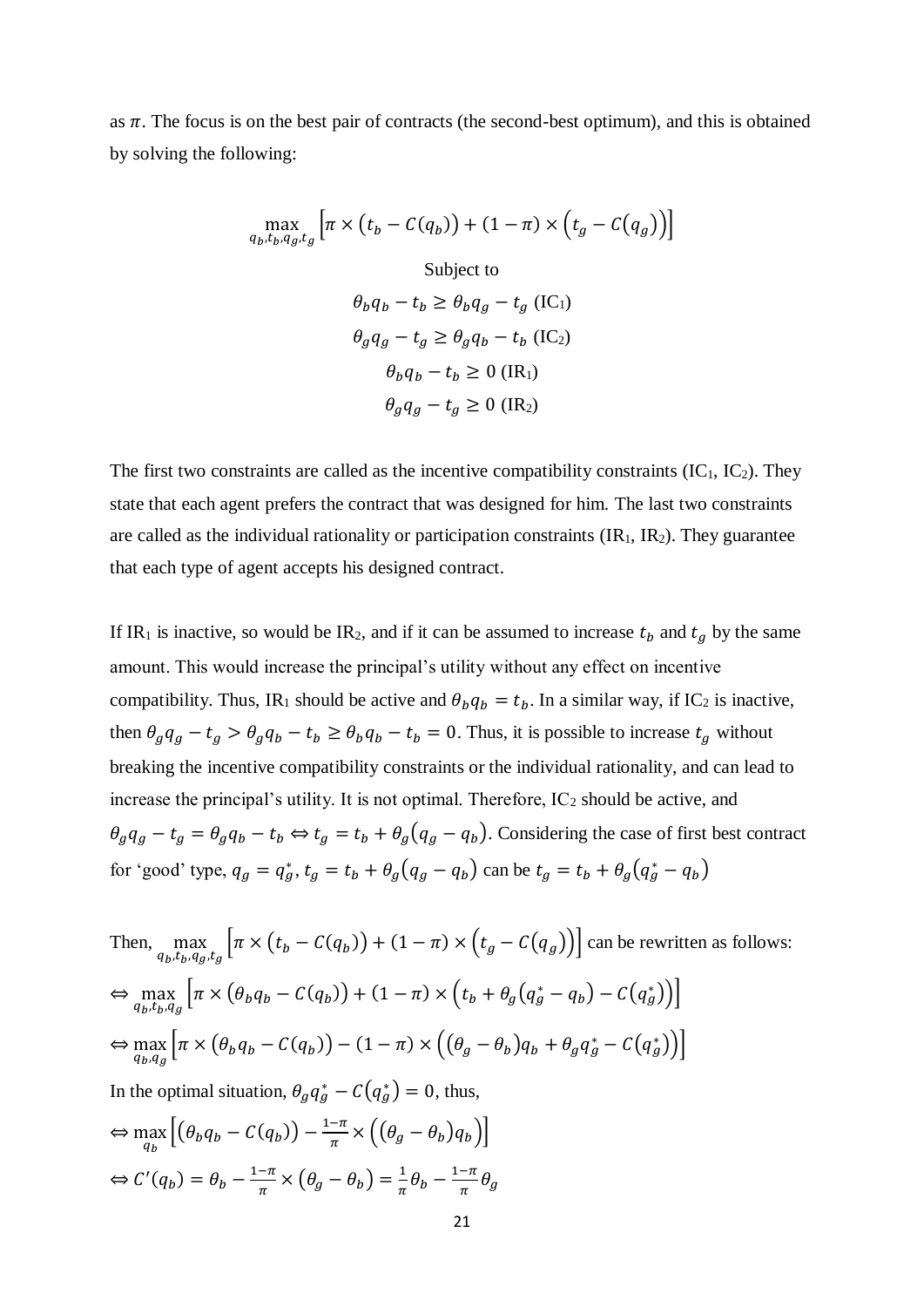In the perspective of mathematics, a constant value should be necessary when reverting the first derivative to its original function. In the course of discussion above, it can be interpreted as the minimum cost for equity investment decision-making. However, this value can be zero because the due diligence is not necessary when the investment amount  $q_b$  is zero, in other words, the equity financing is not provided. Therefore, for new equity investor, the form of the cost of decision-making under the informational asymmetry situation can be expressed as follows:

$$
C(q_b) = \left(\frac{1}{\pi}\theta_b - \frac{1-\pi}{\pi}\theta_g\right) \times q_b
$$

In this context,  $q_b = \beta I_E$ . Furthermore, this cost should be positive, and the following nonnegative condition is added:

$$
\frac{1}{\pi}\theta_b - \frac{1-\pi}{\pi}\theta_g > 0 \Leftrightarrow 1-\pi < \frac{\theta_b}{\theta_g} < 1
$$

## *4.2. Incorporation of real option structure into modelling the index of entrepreneur type*

Assuming that the 'good' type entrepreneur will settle the second-round financing negotiation successfully and obtain the full investment amount that they have desired beforehand, the 'bad' type will not be able to do as they have expected. The consequence influences on whether convertible note is converted into equity. As also mentioned in the section of 2.5, this structure can be the real option. If entrepreneur fails to obtain the more equity amount than the pre-determined 'threshold'  $I_X$ , convertible note holder will exercise the option to defer to convert. At the same time,  $\theta$  represents the characteristics of entrepreneur as defined above. Considering that  $\theta$  is a component of the economic benefit term of  $\theta q$ , it is the indicator or index of the beneficial effect of advice for the business success, which can be obtained in proportion to the equity share of new equity investor. The 'bad' type entrepreneur is difficult to gain enough supports from venture capitalist, comparing to the 'good' type. Being based on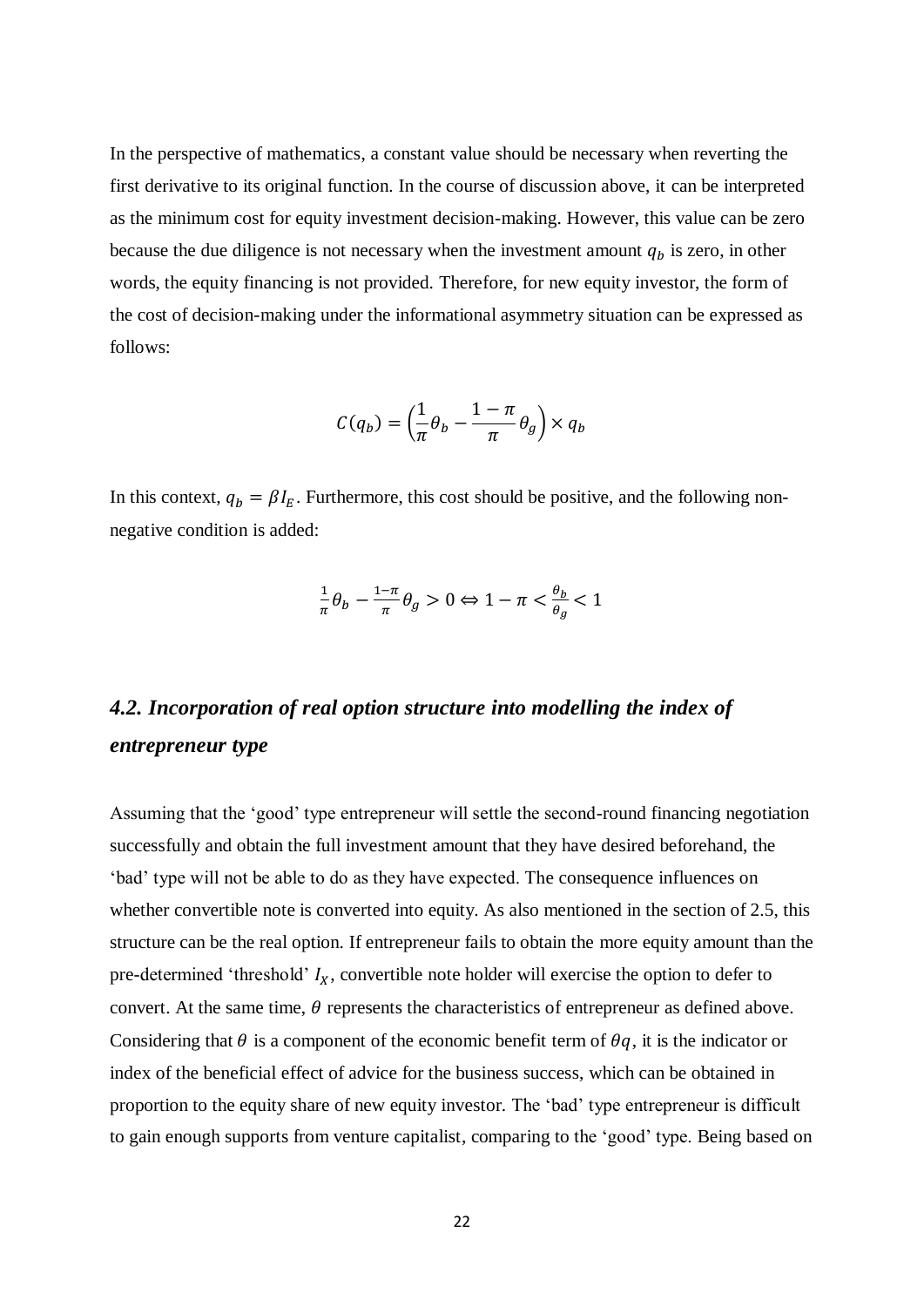the real option structure,  $\theta$  can be corresponded to the percentage of share of new equity investor as follows:

$$
\theta_g \to \frac{I_E}{v_0 + I_c/(1-\alpha) + I_E},
$$
\n
$$
\theta_b \to \frac{\beta I_E}{v_0 + I_c/(1-\alpha) + \beta I_E} \text{ (conversion), or } \theta_b \to \frac{\beta I_E}{v_0 + \beta I_E} \text{ (non-conversion)}
$$

Whether the conversion is implemented or not is a quite critical concern for new equity investor because their share will decrease from  $\frac{\beta I_E}{V_0 + \beta I_E}$  to  $\frac{\beta I_E}{V_0 + I_C/(1 - \beta I_E)}$  $\frac{P^T E}{V_0 + I_c/(1-\alpha) + \beta I_E}$ , especially when considering the case of the 'bad' type entrepreneur. This influence of conversion can be expressed by using the rate of change of  $\left(\frac{\beta I_E}{V_A}\right)$  $\frac{\beta I_E}{V_0 + \beta I_E} - \frac{\beta I_E}{V_0 + I_C/(1 - \epsilon)}$  $\frac{\beta I_E}{V_0 + I_c/(1-\alpha) + \beta I_E}$ ) /  $\frac{\beta I_E}{V_0 + \beta}$  $\frac{P^I E}{V_0 + \beta I_E}$ .

In the perceptive of convertible note holder, the likelihood of conversion is not constant, rather it depends on the equity investment amount which is represented with  $\beta I_E$ . In the situation of lower  $\beta$  where new equity investor is reluctant to invest, convertible note holder would wait to convert its debt almost certainly. In the situation of higher  $\beta$  where new equity investor is willing to invest, convertible note holder would certainly convert. Whilst these situations are not so problematic for new equity investor, and the degree concern is low, the situation of neither low nor high  $\beta$  makes their degree of concern be increased. Thus, the influence of conversion should be modified by this factor. Let call this factor be an impact modification factor, and it can be assumed as  $-4(\beta - 0.5)^2 + 1$ , shown in Fig.5.

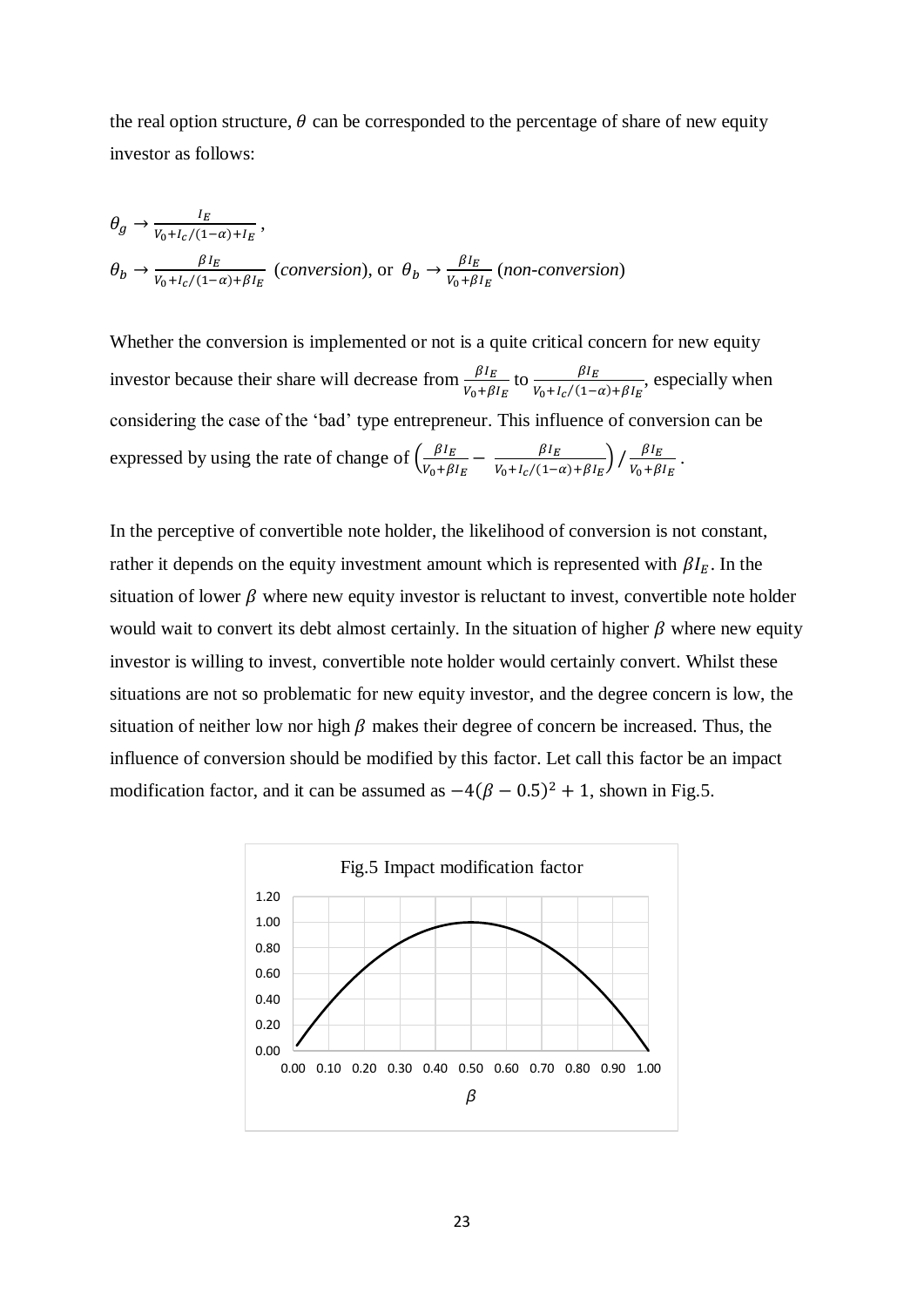Recalling the situation how entrepreneur obtains the advice and support from equity investor, such as venture capitalist, the 'good' type will be able to enjoy fully the benefits of advice and support from venture capitalist, while the 'bad' type will not be able to do so and its index can be set as the reduced value. thus, the index of this 'good' type can be set as a benchmark of  $\theta_g = 1.$ 

In addition to those above, the non-negative condition of  $1 - \pi < \frac{\theta_b}{\theta_b}$  $\frac{\partial b}{\partial g}$  < 1 should be taken into account. For mapping a variable x in the range of  $0 < x < 1$  into the range of  $1 - \pi < x' <$ 1, the mathematical manipulation of  $x' = \pi \times x + (1 - \pi)$  is added.

Combining all the discussions above,  $\theta_b$  can be obtained as follows:

$$
\theta_b = \pi \times \left[ \left( \frac{\beta I_E}{V_0 + \beta I_E} - \frac{\beta I_E}{V_0 + I_C/(1-\alpha) + \beta I_E} \right) / \frac{\beta I_E}{V_0 + \beta I_E} \times (-4(\beta - 0.5)^2 + 1) \right] + (1 - \pi)
$$

Plugging  $\theta_b$  and  $\theta_g$  into the cost function of decision-making, how the cost will be affected by the discount rate  $\alpha$  and the reducing investment coefficient  $\beta$  can be evaluated. In this process, the effect of  $\pi$  can be eliminated.

In the next section, the case simulation is implemented for the purpose of better understanding of this cost which is theoretically derived from the discussions above.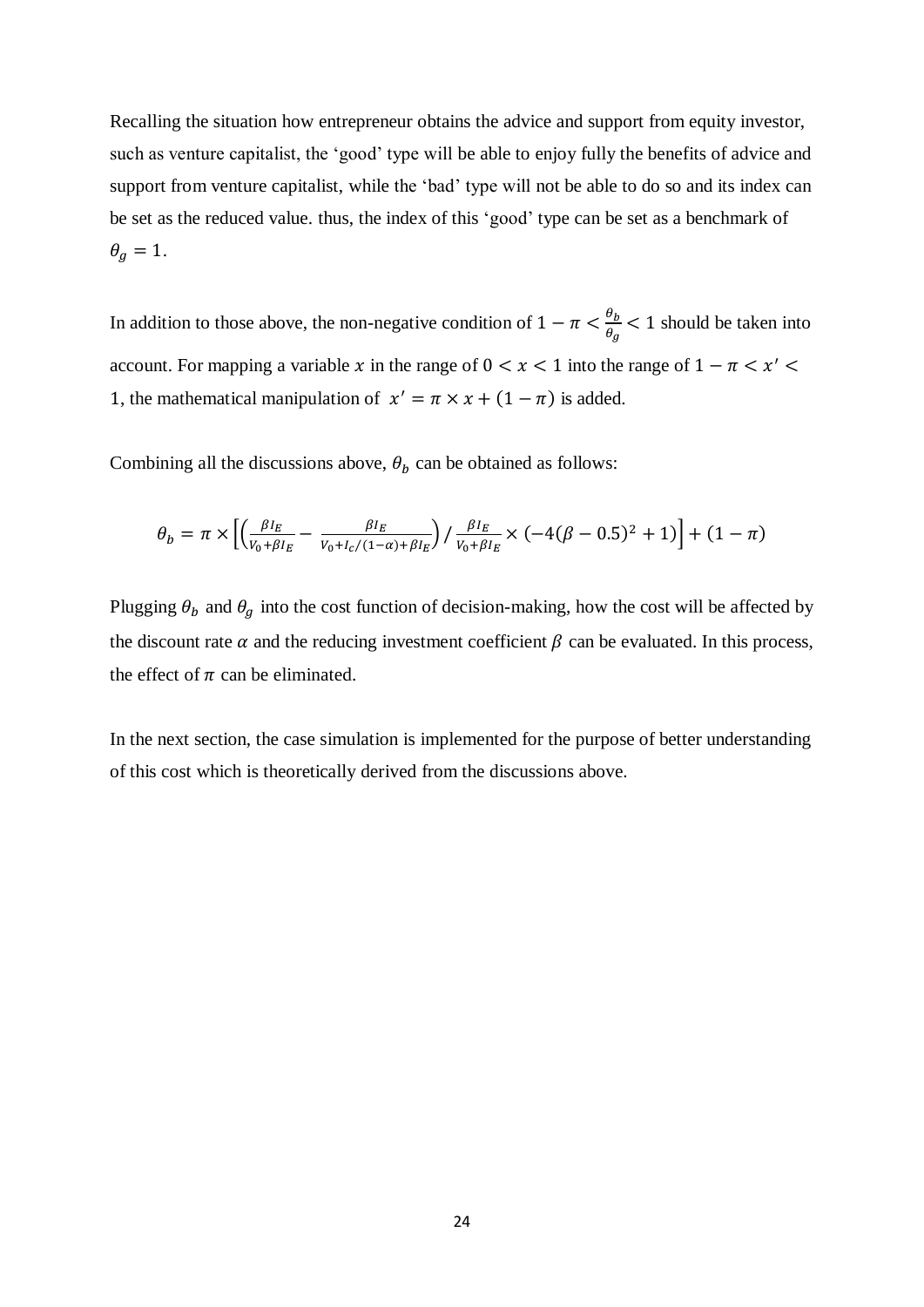## *5. Case simulations*

In this section, a case simulation is implemented by using the data example based on actual medical start-up. This company was able to succeed in raising funds as convertible note of \$3.85 million, and later, called for the equity of \$11.80 million as shown in Table 5.

Table 5: The realised investment amounts

| Date        | $\Gamma$ ype                  | Offered (million\$) | Sold (million\$) |
|-------------|-------------------------------|---------------------|------------------|
| 31/JuI/20X7 | <b>Convertible Securities</b> | 3.85                |                  |
| 13/Nov/20X7 | Series A                      | 1.80                | 4.00             |

The values for this simulation are as follows:

 $V_0 = 4.00$  (million\$)  $I_c = 3.85$  (million\$)  $I_E = 11.80$  (million\$)

Although the actual pre-money value is not possible to be known, the estimated value of \$4.00 million is used.

## *5.1. Simulation result of the effect of discount rate for convertible note holder*

As mentioned in the section 3.1, new equity investor is quite concerned about the existence of convertible note holder because whether the debt is converted into equity is uncertain. In addition, how much of the discount rate or valuation cap have been determined is also quite difficult to know for new equity investor because this is one of the materials for financing negotiation. Thus, the effect of discount rate (or valuation cap) is a critical element to understand. The simulation results are shown in Fig.6 and 7.

Fig.6 shows the simulation result in the case of the discount rate  $\alpha = 0.20$ . This rate may be the normal setting in the negotiation between entrepreneur and convertible note investor. If this discount rate is applied, the share for new equity investor will be diluted by the range from 23%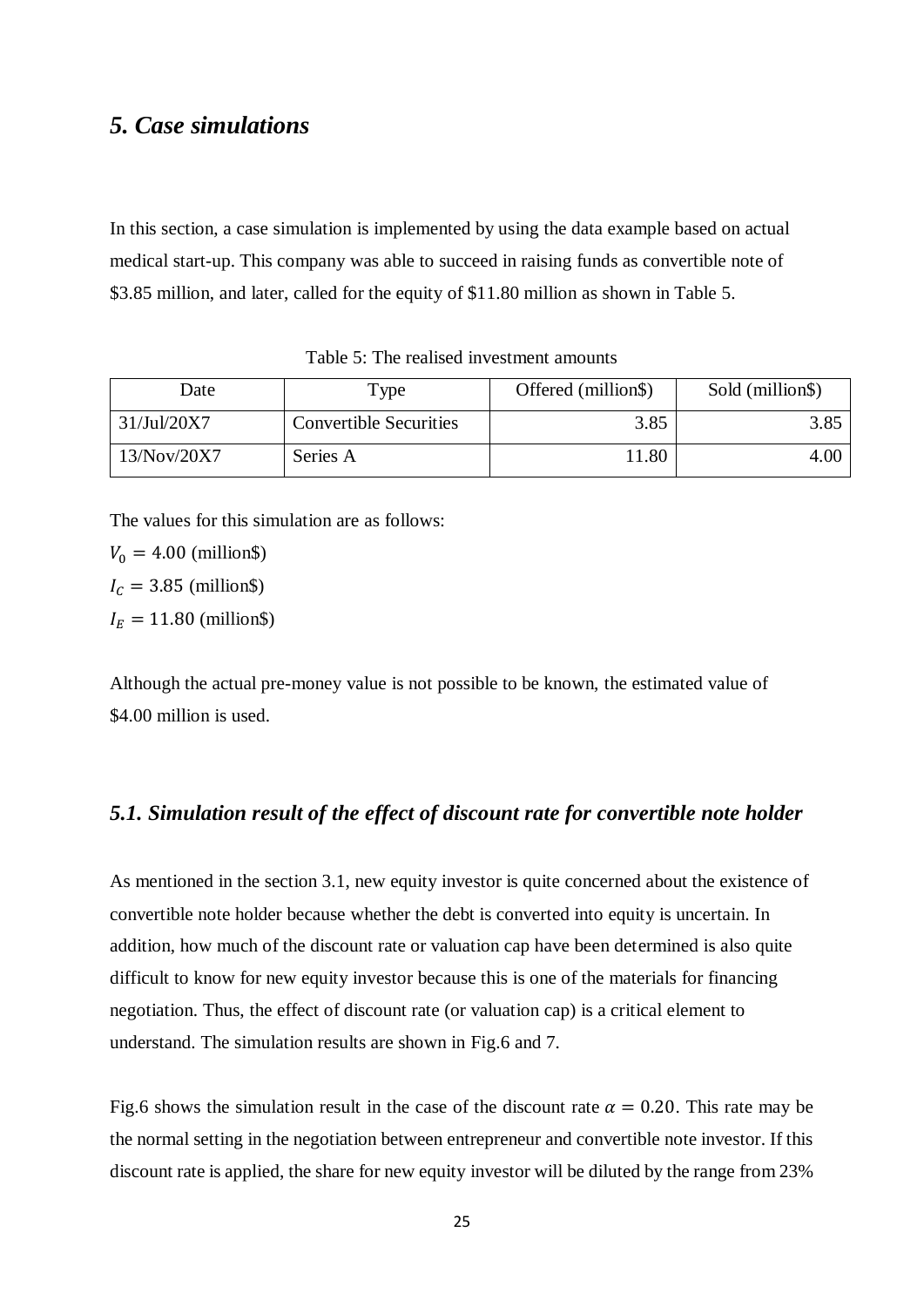to 54% when convertible note holder exercises their conversion option. This effect is large in the range of lower coefficient  $\beta$ , however, the conversion will normally be deferred. Thus, the effect of dilution shall be thought around 25% to 30%. As shown Fig.7, it is not uncommon that convertible note investor requires the deep discount  $\alpha = 0.70$ , for example, as the small amount of valuation cap against pre-money valuation. In this case, the share for new equity investor will be diluted by around 45% to 55% in similar manner. We can verify even in the practical financing situation that the dilution effect by the discount rate and valuation cap is significant, and it is no doubt that new equity investor will have concerns about the contract details with convertible note holder when negotiating the amount of equity investment with entrepreneur in the second financing round, such as the Series A.



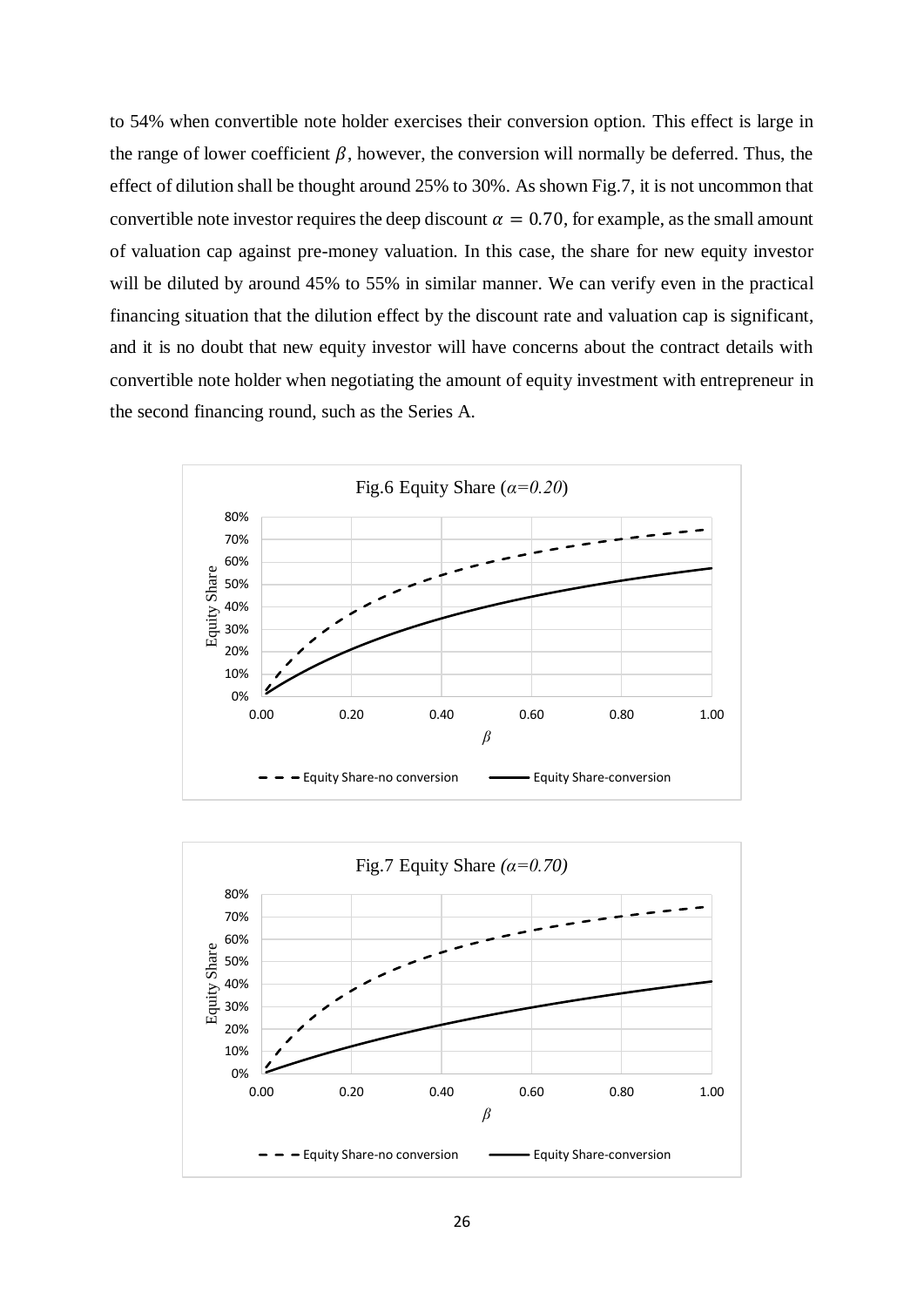#### *5.2. Simulation result of the cost of equity investment decision-making*

As being verified above, the impact on the dilution of equity share by the discount rate and valuation cap is significant. If entrepreneur reveals this kind of contract details with convertible note holder, new equity investor's concern will be largely resolved. Nevertheless, if entrepreneur's main goal was just to maximise a probability of raising funds in the next financing round, the information would be revealed only within the necessity of negotiation, and it may be still kept unveiled. Thus, the cost of equity investment decision-making becomes unignorable for new equity investor under such a situation of asymmetric information. In particular, the relationship between the effect of discount rate and valuation cap and the cost for equity investment decision-making becomes essential.

The simulation result of the cost for equity investment decision-making is shown in Fig.8. When new equity investor provides the full amount that entrepreneur desires or calls for beforehand  $(\beta = 1.00)$ , the cost will be zero because it is assumed that entrepreneur is willing to reveal all the information, thus, no concern is generated for equity investment decision-making. In a similar manner, the cost will also be zero when investor do not provide any funds ( $\beta = 0.00$ ). On the other hand, when new equity investor is wondering what amount of equity should be provided, the cost for decision-making becomes increased. These are the extreme situation that is almost free from the information asymmetry problem.

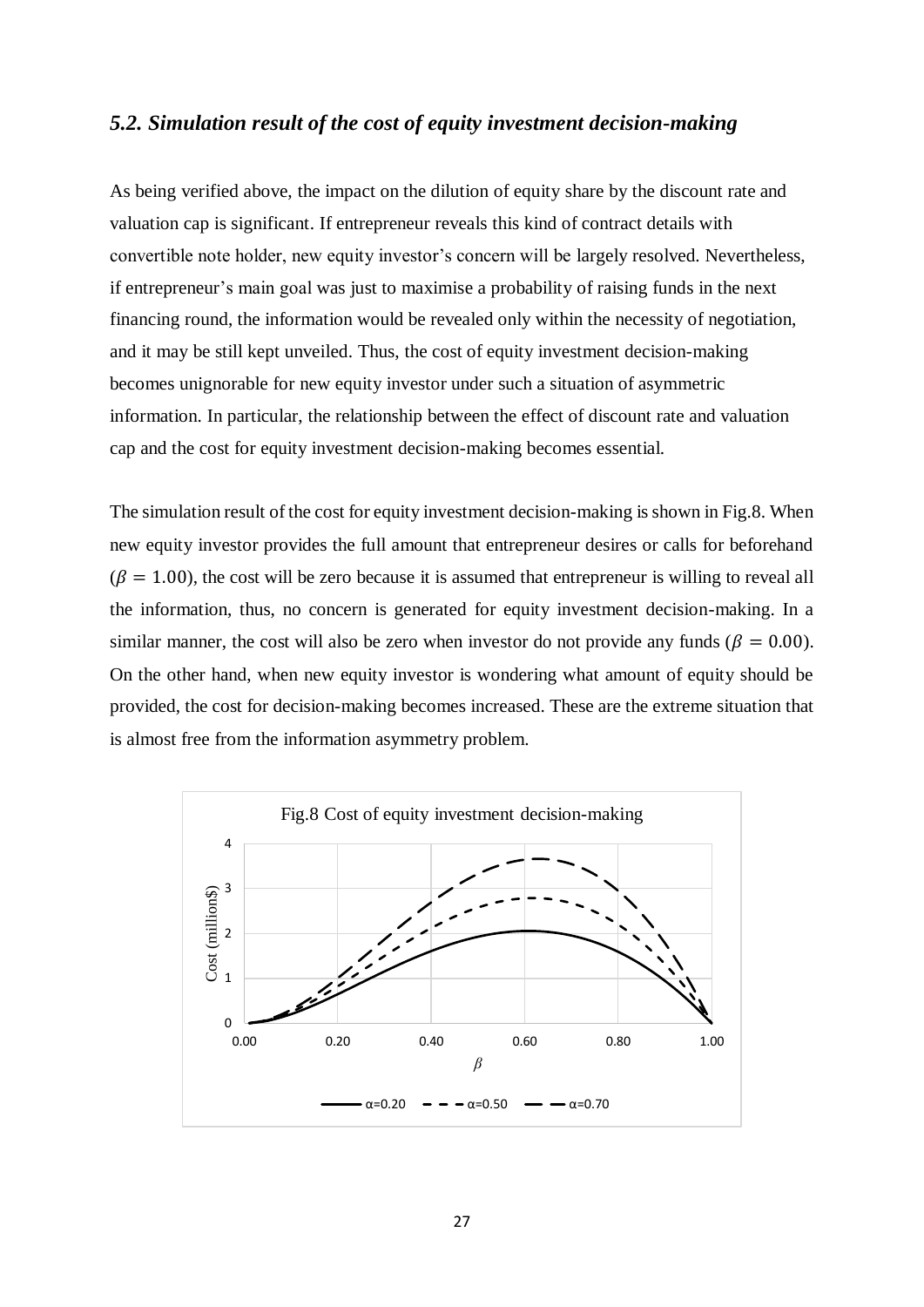Fig.8 shows that the cost becomes expensive when new equity investor is thinking of reducing the investment amount, in which the information asymmetry problems stand out. According to the simulation result, the cost becomes maximised at  $\beta = 0.61$  when  $\alpha = 0.20$ , at  $\beta = 0.62$ when  $\alpha = 0.50$ , and at  $\beta = 0.63$  when  $\alpha = 0.70$ , respectively. The result shows that under the existence of convertible note holder and informational asymmetry, the new equity investor's cost for investment decision-making becomes maximised if they think of reducing the amount by around 40% comparing to the one that has been asked for by entrepreneur. This is compatible to the practical situation. As mentioned before, the convertible note holder's conversion option is not mandatory and new equity investor is normally unable to the details. On top of that, convertible note holder will exercise the option only when entrepreneur succeed in fund raising of more than the threshold amount  $I_x$ . Therefore, it is rational that when the likelihood of conversion becomes largest, the new equity investor's concern becomes maximised and the most careful due diligence is necessary. This leads to the situation where the cost for decisionmaking becomes maximised. The simulation result of this start-up's case is the point of around 40% reduction. Taking one step further, it might be able to guess that  $I_X$  was  $\beta I_E$  =  $0.62 \times $11.80$  million = \$7.32 million, for example.

This result gives entrepreneur an insight for financing negotiation. The result that the cost for new equity investor becomes maximised at around  $\beta = 0.6$  means that setting the negotiation goal at the 60% investment amount is quite difficult to realise. Even if this goal is being targeted, new equity investor would not like to agree at this amount, rather, they would try to settle either at lower or higher amount in order to avoid the higher cost for investment decision-making. New equity investor would normally agree at lower amount. In effect, in this start-up case, the deal was settled at  $\beta = 0.34$ . Although there are other reasons why the deal was settled at this figure, such as consideration of the prospective of the business, the higher cost for investment decision-making could become a rational explanation.

The great impact of  $\alpha$  on the cost is also to be noticed. The maximum value is \$2.06 million when  $\alpha = 0.20$ , \$2.79 million when  $\alpha = 0.50$ , and \$3.67 million when  $\alpha = 0.70$ , respectively. The deeper the discount is, the larger the cost becomes. Comparing the maximum cost when  $\alpha = 0.70$  and the one when  $\alpha = 0.20$ , the former is 1.78 times. This is also compatible to the practical situation. As the simulation result of the equity share shows, the impact of discount and valuation cap on the equity share is significant. In addition to the concern about whether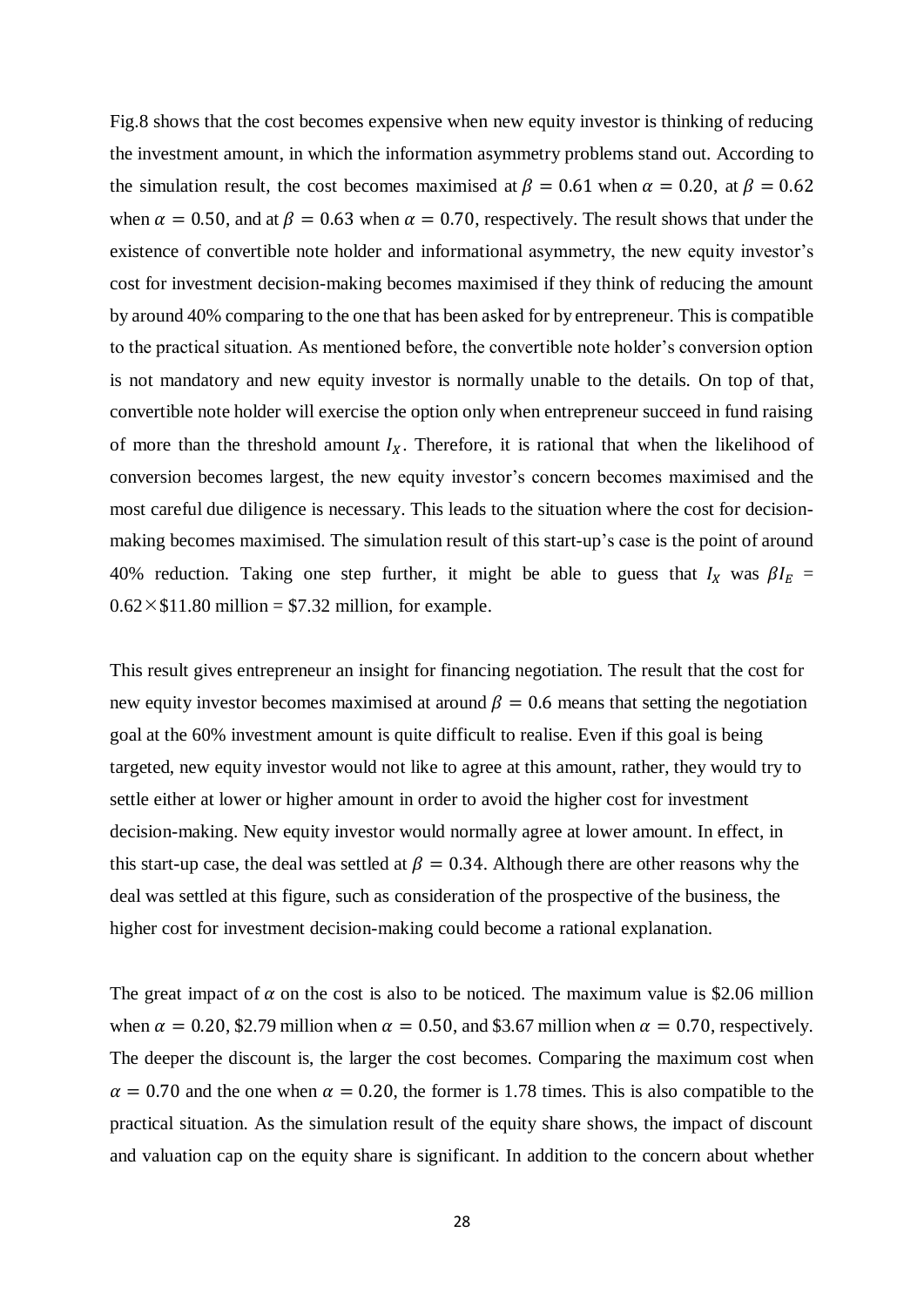convertible note holder exercises the conversion option, the concern about how much the discount and valuation cap has been agreed between convertible note holder and entrepreneur would be grown. Therefore, new equity investor must bear the cost for investment decisionmaking much more, especially when the deeper discount and smaller valuation cap is suspected. In this sense, the simulation result showing that cost will increase by 1.78 times would be serious for this start-up's case.

As for the financing negotiation, entrepreneur can obtain another insight from this result. If entrepreneur had accepted the contract that allows the deep discount and/or small valuation cap with convertible note holder in the early stage, it might make the equity financing negotiation quite difficult to be settled as desired in the later financing round. Convertible note holder expects to gain a lot in exchange for bearing risks with the investment as convertible note in the early stage, and thus, they require the deep discount and/or small valuation cap. Entrepreneur who has neither bargaining power nor confidence in the business may agree on such a contract because it does not affect the debt amount itself. However, it will impose new equity investor the higher cost for investment decision-making. Therefore, entrepreneur had better recognise that it might be a pitfall in the second financing round.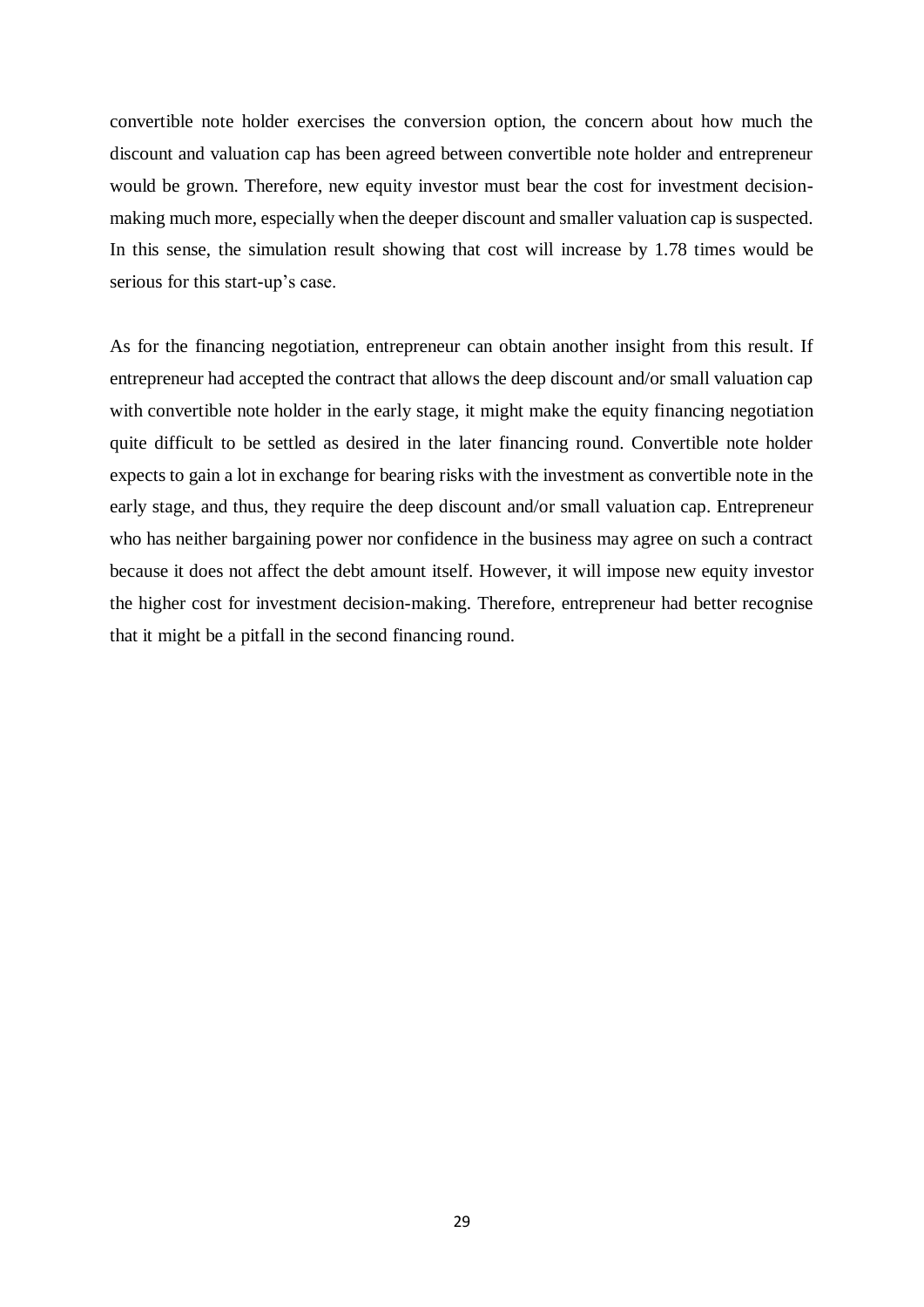### *6. Conclusion*

Convertible note is often used for the early stage start-up financing. However, its usage creates the complicated situation among entrepreneur, convertible note holder and new equity investor in the second-round financing negotiation because the conversion of convertible note into equity causes the dilution problem of the equity share of new equity investor and entrepreneur. One of the objectives of this paper is to build a model that is dealing with the interactions of these three key parties. Another important objective of this paper is to figure out the cost for equity investment decision-making by incorporating the real option structure of the conversion of convertible note into equity, as well as the adverse selection problem in the financing negotiation.

According to the results of case simulation with actual start-up data, it can be verified that the discount and valuation cap have great impacts on the cost for equity investment decisionmakings. The results show that, under the existence of convertible note holder, if entrepreneur aims to seal the financing negotiation at around 40% reduction of investment, the cost for decision-making becomes highest, and thus, new equity investor may reduce more (or increase in some cases). The results also show that the deeper the discount and the smaller the valuation cap, the larger the cost becomes, and thus, the likelihood of success of the financing negotiation becomes difficult. Therefore, entrepreneur should take this into consideration when entering into the financing negotiation in the second financing round.

This model has even more rooms to be developed. For example, the model assumes that the impact modification factor is symmetric. If there are some researches or data that show the practical distribution pattern, the model would be more precise. This model assumes three parties. In practice, even within the convertible note holder and equity investor, there are sometimes different types. Thus, this matter could also be incorporated in the future research.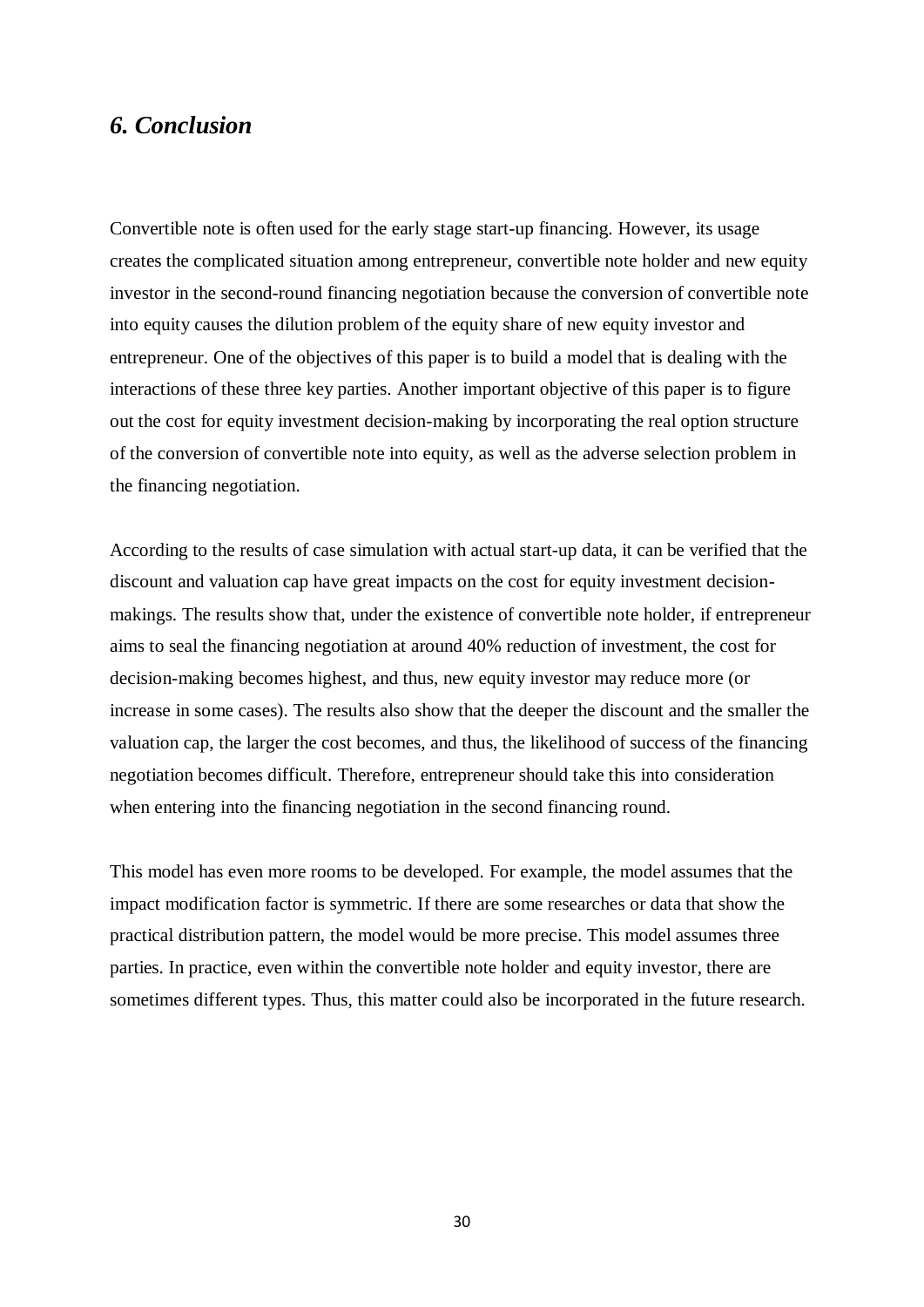## *References*

- Ammann, Manuel, Axel Kind, and Christian Wilde (2008). Simulation-based pricing of convertible bonds. *Journal of Empirical Finance.* 15. pp.310-331
- Bascha, Andreas and Uwe Walz (2001). Convertible securities and optimal exit decisions in venture capital finance. *Journal of Corporate Finance*. 7. pp.285–306

Brennan, Michael and Alan Kraus (1987). Efficient Financing under Asymmetric Information. *The Journal of Finance*. VOL. XLII, NO. 5. pp.1225-1243

- Bertoni, Fabio, Massimo G. Colombo, Luca Grilli (2011). Venture capital financing and the growth of high-tech start-ups: Disentangling treatment from selection effects: 'Screening' or 'value added' effect? *Research Policy*, 40, pp.1028– 1043
- Copeland, Tom and Vladimir Antikarov (2003) Real Options A practitioner's guide. *Monitor Group*.
- Croce, Annalisa, José Martí, Samuele Murtinu (2013). The impact of venture capital on the productivity growth of European entrepreneurial firms: 'Screening' or 'value added' effect? *Journal of Business Venturing*, 28, pp.489–510
- De Jong, Abe, Eric Duca, and Marie Dutordoir (2013). Do Convertible Bond Issuers Cater to Investor Demand? *Financial Management*, Spring 2013. pp.41-78
- Faria, Ana Paula and Natália Barbosa (2014). Does venture capital really foster innovation? *Economics Letters*, 122. pp.129–131
- Feld, Brad and Jason Mendeslon (2016). Venture deals Third edition. *Wiley*
- Gompers, Paul A. (1995). Optimal Investment, Monitoring, and the Staging of Venture Capital. *Journal of Finance*, 50-5. pp.1461–1489
- Hsu, Yao-Wen (2010). Staging of venture capital investment: a real options analysis. *Small Business Economics*. 35. pp.265-281
- Krishnaswami, Sudha and Devrim Yaman (2008). The role of convertible bonds in alleviating contracting costs. *The Quarterly Review of Economics and Finance*. 48. pp.792–816
- Koufopoulos, Kostas (2009). Optimal securities under adverse selection and moral hazard. *Journal of Mathematical Economics*. 45. pp.341–360